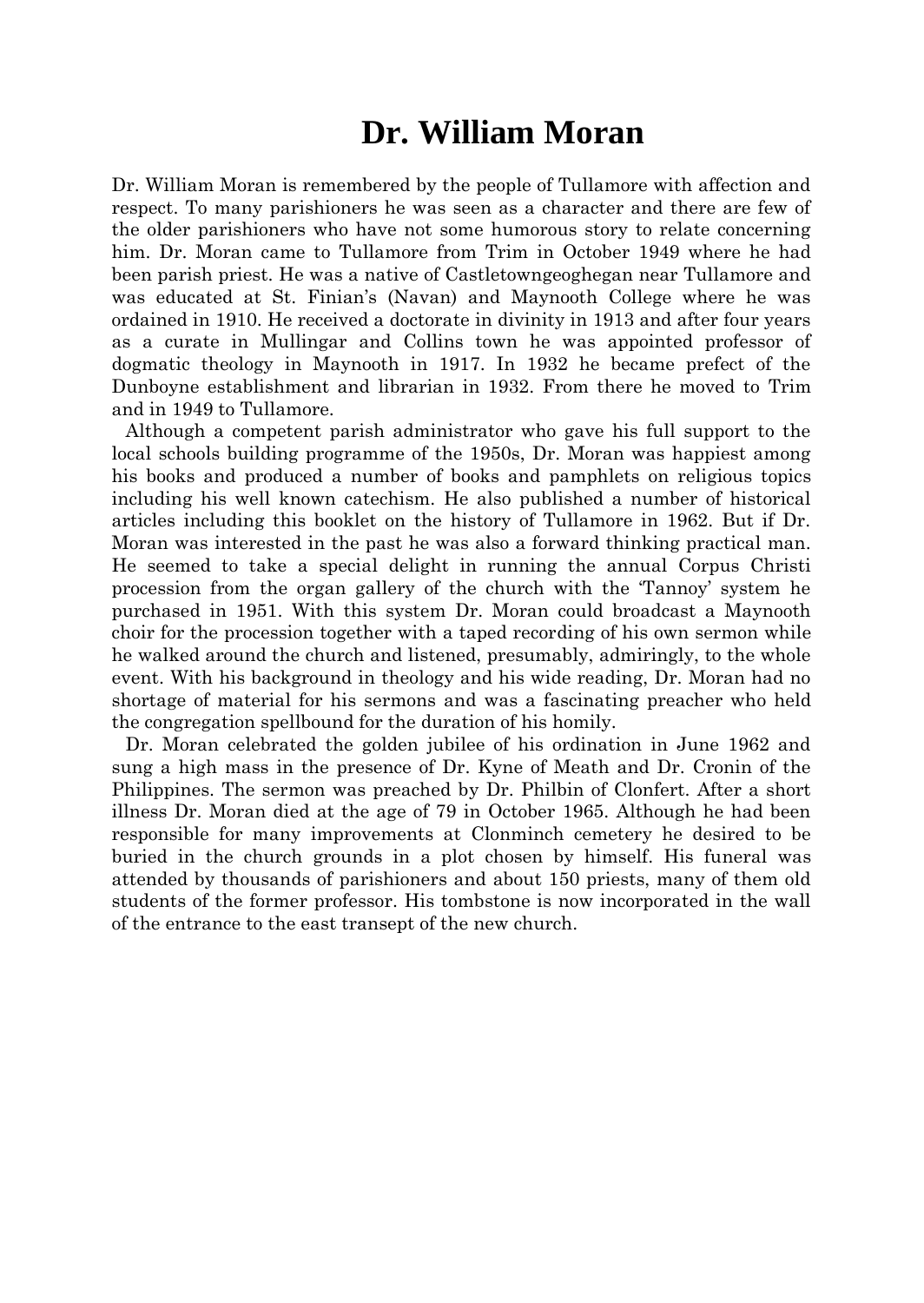## **INTRODUCTION**

Before I speak on Tullamore, I want to say something about the county, of which it is the capital. It is necessary to do so, in order to correct certain historical errors, that have gained widespread currency through the influence of a couple of books about King's County, published in the nineteenth century.

Before the Norman invasion the political unit in Ireland was the tuath—a small state, sometimes hardly as big as a large rural parish. It often happened, however, that a number of small tuatha entered into a federation to form a big tuath (mór thuath). In these cases the chief of one of the component tuatha acted as the acknowledged leader or overlord of the federation or big tuath. The big tuath in turn was a sub-kingdom of the large provincial kingdom.

Such was the situation in the territory immediately east of Tullamore. Daingean was the chief stronghold of a tuath, whose territory was more or less co-terminous with the modern barony of Lower Philipstown. The dynastic family of this tuath was O'Connor, surnamed Failghe (anglicised Failey or Faly) to distinguish it from other O'Connor families in different parts of Ireland. At an early stage six of the neighbouring tuatha formed a federation with that of the O'Connors; and as the head of the federation was nearly always an O'Connor, the territory of the federation or big tuath came to be known as Ua bhFailghe—a name which English-speaking writers tried to reproduce phonetically by writing Ofaily or Offaley. Ua bhFailghe was a sub-kingdom of the provincial kingdom of Leinster.

In 1557 English power had been extended so far beyond the Pale, that the English Government was able to set up two new counties. One of these, Queen's County, was named for the reigning English sovereign, Queen Mary. The other, King's County, was named for her husband, Philip, King of Spain. Daingean, previously the chief stronghold of the O'Connors, was made the county town, and was re-named Philipstown in honour of King Philip.

In fixing the boundaries of King's County, the representatives of the Crown paid no attention whatever to the Irish territorial divisions already existing. They put into this one county parts of no less than three Irish provincial kingdoms, namely, Meath, Leinster and Munster. They mutilated even some of the parts they cut off from these provincial kingdoms, by carving up small political units, and putting one part in King's County and another part in some other county.

The parts of the three provincial kingdoms, cut off to form King's County, can still be identified and traced by means of the boundaries between the dioceses, among which the county is divided. The part of the county in the diocese of Clonmacnoise, and the part or rather parts in the diocese of Meath were all taken from the Kingdom of Meath. The part of the county in the diocese of Kildare was taken from the Kingdom of Leinster ; and the part in the diocese of Killaloe was taken from the Kingdom of Munster.

Like the other provincial kingdoms, the Kingdom of Meath was made up of a number of sub-kingdoms, each with its own chief elected from the local dynastic family. Tullamore is situated in the Meath sub-kingdom known as Firceall, the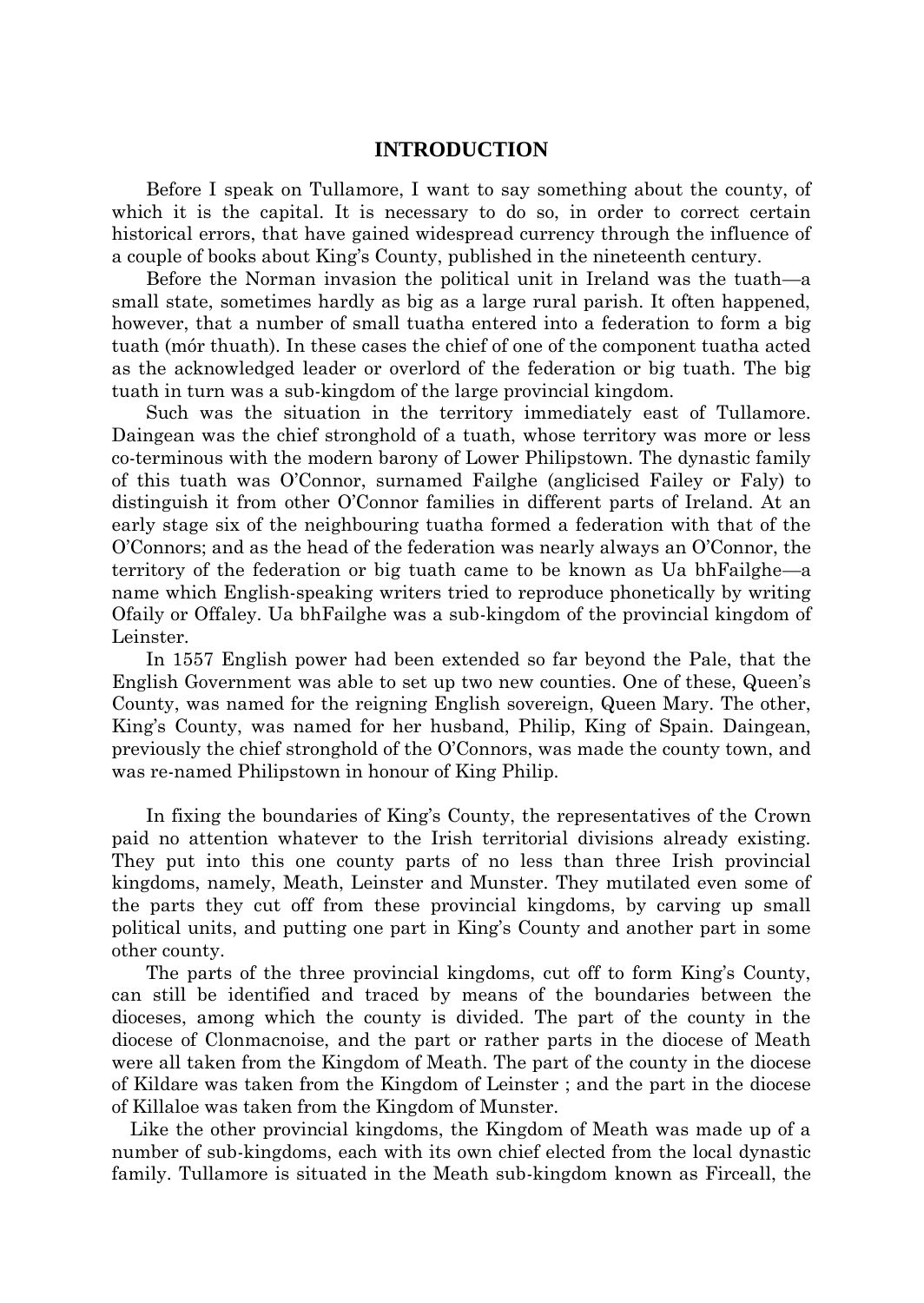dynastic family of which was O'Molloy. Hence the territory is sometimes referred to as the O'Molloy country. It stretched from the Camcor river between Kinnitty and Birr to the boundary of Westmeath at the northern end of Durrow parish. It is now represented by three baronies, Eglish or Firceall, Ballyboy and Ballycowan.

From what I have said it will be clear that the O'Connor Faly chief never held sway in Tullamore; it was outside his territory. Consequently when our local council changed the name of Charleville Square to O'Connor Square, and when our local G.A.A. leaders called their new park O'Connor Park, the name chosen was not very appropriate. O'MolIoy Square and O'Mollov Park would have been much more appropriate.

Again, Tullamore was never in the old Irish territory of Ua bhFailghe or Offaley. In fact only about a third of the county was ever a part of the Irish Offaley. To confuse matters still more, the English authorities carved up the Irish Offaley, putting about half of it in King's County, about a third of it in Queen's County, and the remainder in Co. Kildare. It follows that when our County Council decided to change the name of King's County, the new name chosen (i.e., Offaly) was not a particularly appropriate one. In fact it would have been quite impossible to get an appropriate Irish name for King's County, a wholly new territorial entity, made up of pieces arbitrarily cut off from several Irish kingdoms and sub-kingdoms. In the circumstances the obvious choice was Conndae an Ri. If, however, an old Irish name was desired, Firceall would have been as good as any other. Firceall was a territory stretching up through the centre of the county ; it was nearly as big as the part of Offaley put into King's County; it was wholly within the boundaries of King's County; and it included Tullamore the capital of the county.

I have little doubt but that the misnomers I have mentioned were due principally to the misleading and erroneous information our public representatives obtained, by reading the books already referred to. And as better-informed popular books were not available, I do not impute any blame to them. I merely wish to take this opportunity of putting other readers on their guard.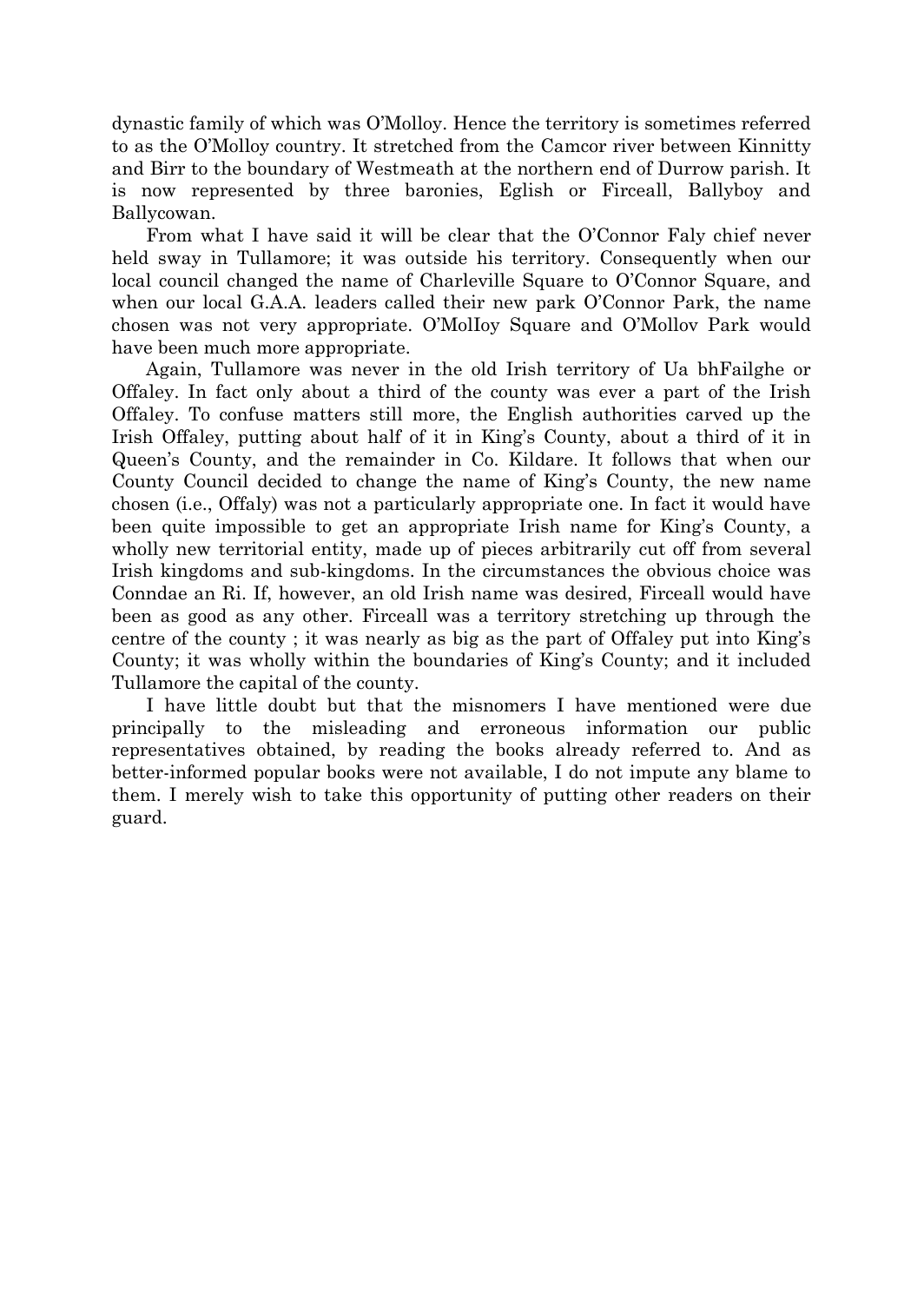## **THE EARLY HISTORY OF TULLAMORE**

Tullamore, being a comparatively new town, has no ancient or medieval history. The name **Tullamore,** even in its English form, is older than the town. Since the end of the sixteenth century it has been the name of the town-land, on which the town is mainly built. In its Irish form (**Tulach Mhor** or **An Tulach Mhor)** it was the name of approximately the same area many centuries earlier. Long before the Norman invasion a monk in the monastery of Lynally wrote into a manuscript a sentence to the effect that the people of Tullamore (lucht Tulcha Moire) belong to Colman of Lynally. He was making, on behalf of his monastery, a **de jure** claim to jurisdiction over a border district, which **(**so far as we know) never belonged to Lynally parish either in monastic or post-monastic times.

Since the disappearance of the monasteries, Tullamore townland has always been a part of the parish of Kilbride. The fact that the old parish church of Kilbride (the one taken over by the Protestants) was built at Kilbride, a purely rural area, is an indication that there was no town or sizeable village in Tullamore at that time. Otherwise we might expect that the church would be built (as at present) in the more populous centre, or at least near it.

Another line of enquiry leads to the conclusion that Tullamore was probably a rural area as late as the middle of the seventeenth century. After ten years of rule or misrule in Ireland, the Cromwellian Government had a census of population taken in 1659. The census returns make sad reading. Kilbride parish in 1659 had a population of 171, of whom 31 were listed as English. Durrow parish had a population of 165, of whom 30 were listed as English. Unfortunately the enumerator in charge of the census in Ballycowan barony did not record the population of each townland, as was done by the enumerators in the other baronies of King's County. Had he done so, we could make a good guess as to whether there was a village in Tullamore at that time. As it is, we are left entirely in the dark as to how the population of 171 was distributed among the various towlands in Kilbride parish. In any case, with a population of only 171 in the whole parish, it is clear that there cannot have been a sizeable village—if there was a village at all—in Tullamore at that time (1659).

For several centuries after the Norman invasion, the coinage used in Ireland was minted in Dublin or other centres firmly held by the invaders; and comparatively few coins minted in England circulated in this country. During a long period around the middle of the seventeenth century from before the rebellion of 1641 till well after the Restoration in 1660—no coins were minted in Ireland. To make matters worse, coins already in circulation gradually disappeared, as many people hoarded money during the troubled times. In the absence of a sufficiency of coin of the realm to carry on essential trade, token money began to be used wherever goods and services were exchanged. These token coins served much the same purpose as cheques do at present. They were issued locally, and bore the name or initials of the issuer, together with the name of the place where they could be cashed. A token coin was in effect a promissory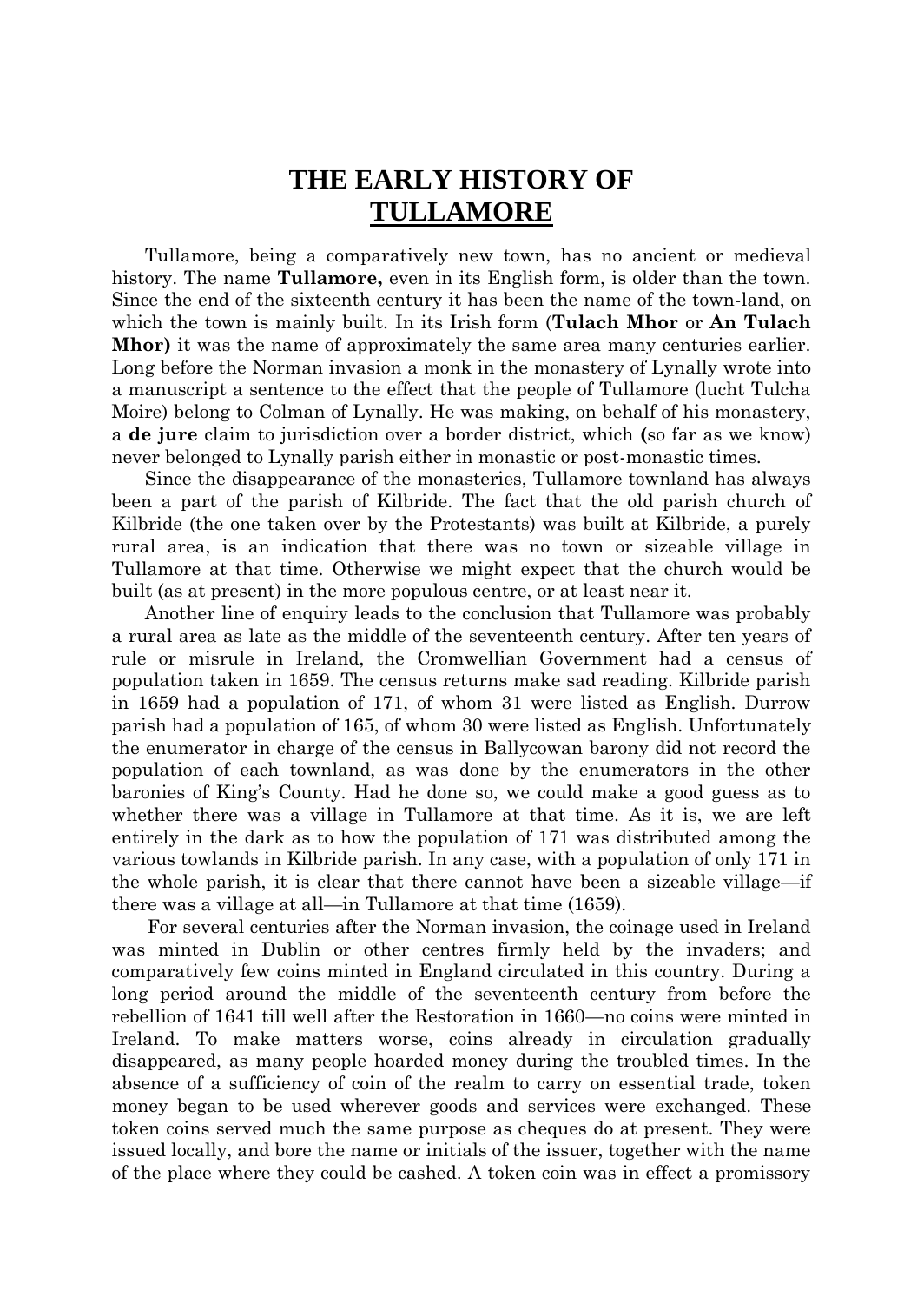note. It was accepted by people, who knew the man that issued it, and who were satisfied that he could redeem it by giving goods, services or coin of the realm to the value indicated on the token.

The first probable evidence we have for the existence of a village of Tullamore is a token penny issued by Robert Worrel (or Worrall) in 1670, and bearing the words "in Tullamoore." His foreign name, and. the fact that he thought Tullamore derived its name from the local landlord (Moore) tend to show that he was one of the 31 "English" inhabitants of Kilbride parish in 1659. From the device (1) (a half boot) on the penny, it is surmised that Robert Worrel was a bootmaker. While there was nothing to prevent a bootmaker in a purely rural area from issuing a token penny in 1670, such issue would be less likely in a rural area than in a village, where trade and exchange would naturally be more brisk. And so, we may take it as more probable, though not quite certain, that the words "in Tullamoore" mean in the village—and not merely in the townland- —of Tullamore.

Our next reference to Tullamore comes from the period 1682-1685, when Dr. Dopping, Protestant Bishop of Meath, held a visitation of the parishes of Kilbride and Durrow. In his note book (2) he recorded the fact that "Owen Conroy, a Polpish school (master) teacheth at Tullamore." As hedge schools continued to be conducted in *rural* areas of Kilbride parish down to 1826 or later, we cannot be quite certain that Dr. Dopping is not speaking of a school conducted by Owen Conroy in the townland of Tullamore. On the other hand, his words "at Tullamore" seem to suggest a known centre of population— a hamlet or village of Tullamore. And that I think is his meaning.

#### **THE VILLAGE OF TULLAMORE**

That there was a village of Tullamore in the opening years of the eighteenth century is beyond question. (3) At that time Philipstown (then the county town) and Birr (the most populous centre) were garrison towns; and a road, passing through Tullamore and Kilcormac had long been opened between them. It was near the ford (4), at which this road crossed the Tullamore river, that the village of Tullamore had sprung up. The ford was on the site of the present bridge; and the village grew up on the site of the present Patrick St. Before the canal was built, the road from Philipstown through Cappancur continued straight on till it met the Kilbeggan road at the foot of the present bridge. (5) From that point the road continued towards Kilcormac as at present, except that in the beginning there was no bridge, but only a ford, over the river.

As Philipstown and Birr were over 30 miles apart, the Government decided to station a mobile force of cavalry between them. Only two feasible sites were available—the villages of Tullamore and Kilcormac. The choice fell on Tullamore. And so in 1716, on the plot of land on which the Garda barrack now stands, a large cavalry establishment was set up, with accommodation for 200 men, together with their horses and equipment. One might well say that the town of Tullamore was born the day this establishment opened.

At a time when mass production was unknown, and when the transport of goods from Dublin to the midlands was difficult, slow and expensive, the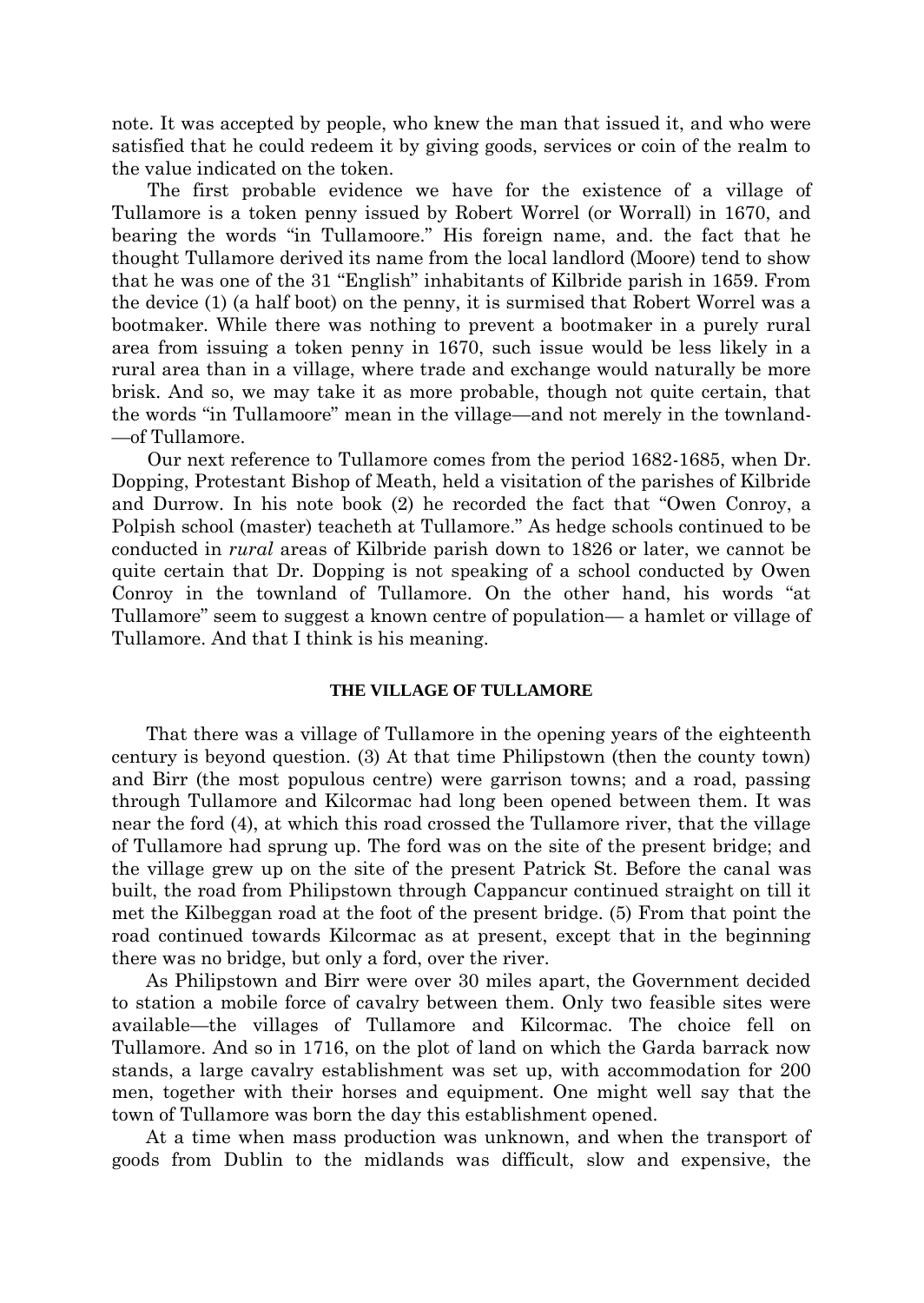garrison at Tullamore had to get the bulk of its requirements locally. This meant a great increase in trade and employment for the village. Nearly every class of skilled labour was soon in demand—bakers, butchers, bootmakers, tailors, saddlers, farriers and so on. Brewers and distillers soon came on the scene to provide drink for the troops. The surrounding rural area also benefited. A new market was opened up for the farm produce of the district—beef, mutton, bacon, milk and vegetables for the soldiers; hay, oats and straw for their horses. As workers, skilled and unskilled, came to Tullamore in the hope of getting remunerative employment, the population increased, and carpenters, thatchers and others engaged in the building trade were kept busy.

At first the population of Tullamore was confined to Barrack St. (now Patrick St.) and two lanes off it. This is clear, in the first place, from the fact that all the other streets were built at a later date, as can be shown from documents preserved in the Charleville rent office. It is also clear from the boundaries of the village shortly after the opening of the military barrack. The barrack was built at the western end of the village. The facilities required to meet the new situation were provided by the landlord at the eastern end. These were a fair green for sale of live stock, a market place for the sale of farm produce other than live stock, and a pound in which stray animals could be enclosed till their owners claimed them. The fair green and the adjoining corn market are now represented by what is somewhat inappropriately called the Market Square (6) The original pound appears to have been on the site of some premises that have a front entrance from Colmcille St., and a back entrance from the Market Square. When Pound Street (the lower part of Colmcille Street) was being built in the last decade of the eighteenth century, the pound was moved over to the vicinity of the present bacon factory.

It was probably about the time the fair green and the cornmarket were opened, that the first bridge over the river was built, to enable farmers from the south side of the river to bring in their farm produce to the market. This bridge, still intact, can be seen from the grounds of the Vocational School. The road over it led straight to the cornmarket. (7) Two short stretches of road, one each side of the river, connected this bridge with the already existing Philipstown-Birr road. The inconvenience of having to make this little detour, in order to cross the river by the bridge, was soon felt ; and the present bridge was built to replace the old one. I have been unable to discover the date at which the new bridge was built; but it was in operation in 1777, when Taylor and Skinner published their road map.

The land, on which Tullamore is built, is part of the Charleville estate; and, as landlords of Tullamore, successive members of the Charleville family naturally encouraged the growth of the town. Apart from considerations of local pride, they had a practical motive for doing so. The rents derivable from hundreds of town tenancies were much greater than could have been got from a few tenants farming the same land. When the village began to increase rapidly in population after the establishment of the military barrack, the landlord might have been expected to see that it developed according to an orderly plan. For many years, however, the landlord appears to have made no attempt to exercise any control in this respect. The result was the development of a slum village, in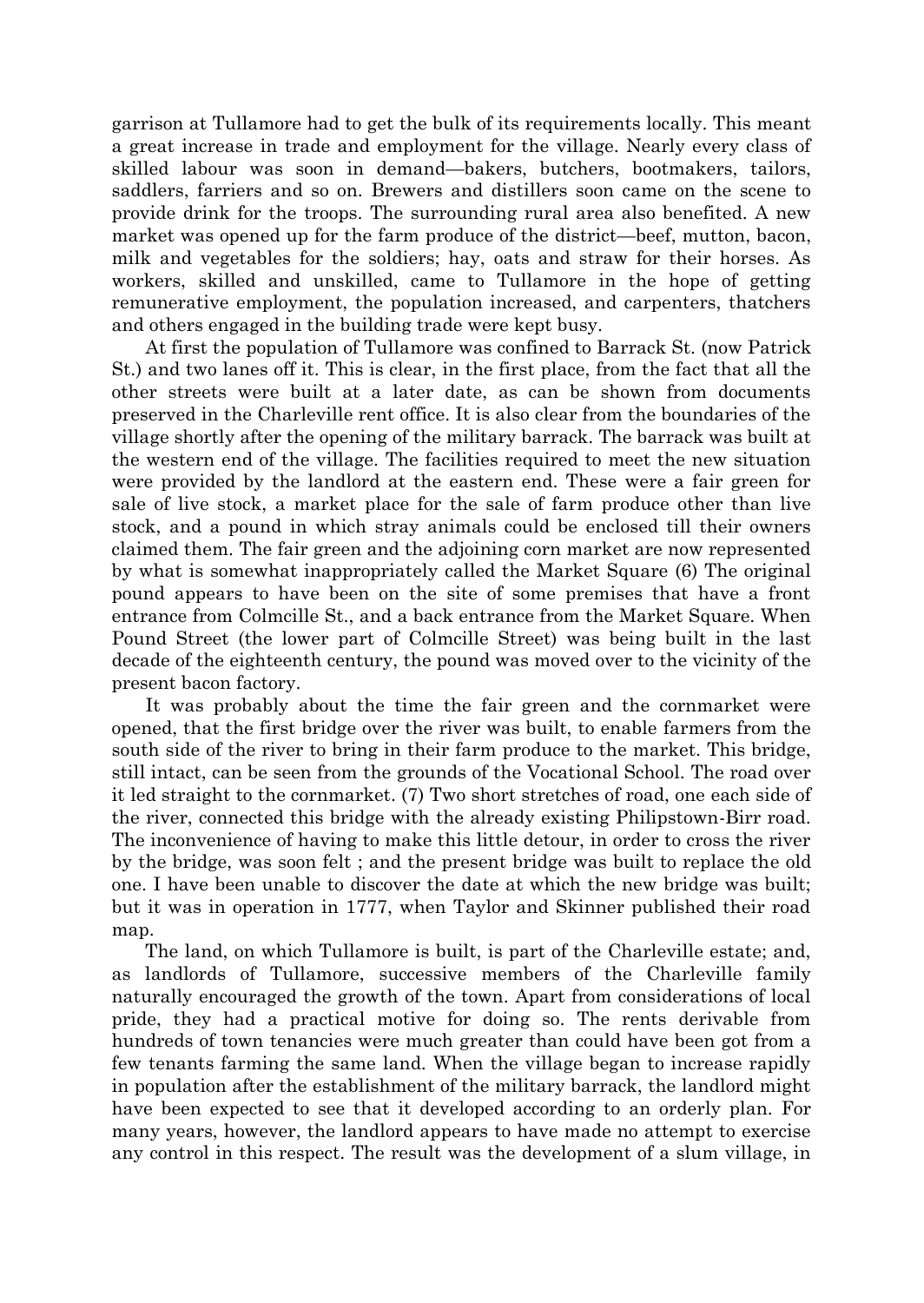which the housing conditions of the majority of the population were about as bad as they could be.

### **THE ORIGINAL TOWN OF TULLAMORE**

When the original Barrack Street had been built up almost to the barrack gate, it began to creep round the barrack into Lower Barrack Street (now Kilbride Street). Here again as in the case of upper Barrack Street, a number of lanes opened off the main street. It is not until Griffith's valuation was being made in 1850, that we get a picture of what housing conditions were like in the Barrack Street area about the third and fourth quarters of the eighteenth century. The valuers in 1850 had to visit every house, whether occupied or not, to put a valuation on it. Off Barrack Street (Upper and Lower) they found the following lanes, with the number of houses as shown in brackets Pensioners' Row (47), Milestone Lane (21), Gunwood Lane (12), Tea Lane, later called O'Connell Street (37), Water Lane (31), Ruddock's Lane (41). At a conservative estimate these houses must have had an average of five persons (including children) per house, making a total population (for 189 houses) of 945, almost 1,000 people. All or practically all these houses were built before 1785, though some of them had been reconstructed before 1850. All of them that had not already fallen into ruins were demolished during the present century as unfit for human habitation. Prior to 1785, the area just described, ie., Barrack Street (Upper and Lower) and the lanes off it, consisted almost entirely of thatched houses, most of them wretched cabins, built close together in slum conditions.

We must now go back a few years. Apart from the wretched housing conditions of the working classes, Tullamore was a busy and growing little town by the middle of the eighteenth century. Already some of the wealthier inhabitants were beginning to erect good, slated houses of two or three storeys. Very few of these were built in the crowded Barrack Street area. Those who could afford to build good houses preferred to get sites outside the town. The most popular residential district was along the Kilcormac road on the south side of the river. The building up of this residential area began between 1745 and 1750, and proceeded rather slowly for some years—at the rate of two, or occasionally three, houses per year. Some of these houses were built a little off the Kilcormac road. John Wilson built a house in Market Square (now O'Connor Square) in 1750. The same year a Mr. Crowe built a large house for himself at the foot of Crowe Street. He built soon afterwards five or six of the adjoining houses. One of these was the first Wesleyan Chapel built in Tullamore it can still be identified by its Gothic windows (8).

Good slated houses were so unusual in Tullamore about the middle of the eighteenth century that for some years the builders of such houses inserted in the front wall an inscribed stone recording the builder's name and the date of building. Most of these stones have disappeared in the course of reconstruction, but at least one still remains in its original place. It is set in the front wall of the Offaly Pharmacy in Bridge Street ; and it reads "Maurice Tyrell built this in 1747. Re-built by W. Hall 1815" (9).

Some time between 1750 and 1760 a supplementary cavalry barrack was built on the eastern side of the town, on the site subsequently occupied by the canal harbour. The new barrack brought increased trade and employment to the town; but building in the immediate vicinity of this barrack appears to have been discouraged. The Government had presumably learned a lesson from the way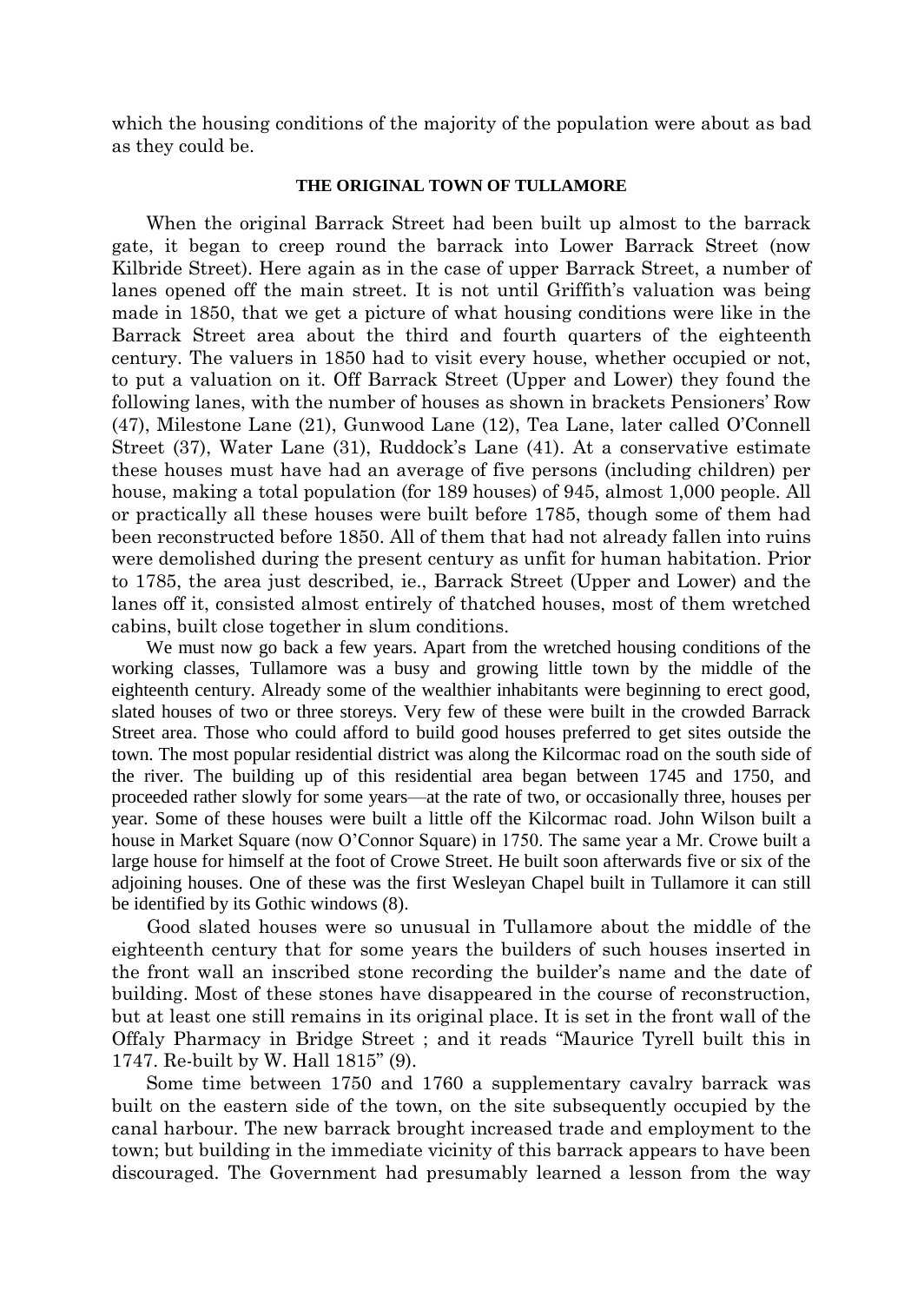Barrack Street and the lanes off it had developed on three sides of the old barrack, and quite close to it.

The year 1780 marked the end of an era in the economic history of Ireland. For over a century successive British Governments had been putting into force a series of enactments designed to cripple the trade and industries of Ireland. By these enactments one export market after another was closed to Irish goods, till no export market was left open, even in Britain (10). At the same time Ireland was being gradually flooded with goods made in Britain. The inevitable result was economic depression in Ireland. Petitions to the King to have these trade restrictions removed were sent in many times by the Irish Parliament, but these petitions had no effect till two arguments, that Britain could understand, were brought forward by the Protestant minority in this country—the only section of the population that had civil and religious liberty, full civic rights and a worthwhile financial stake in the country. One of these arguments was a boycott of British goods. The other was the organisation of Lord Charlemont's Volunteers, and their demonstration of force in College Green, Dublin, in 1779, when placards on their cannon carried such slogans as "Free trade or a speedy revolution." The result was the grant of a large measure of free trade in 1780.

Tullamore was spared the depression, which affected some of the older towns rather severely. There were several reasons for this. In the first place, Tullamore was still a small town, and much of its business was concerned with supplying goods and services to the garrison. Secondly, Tullamore was a long distance away from the ports, through which British goods were being imported to compete with home-made goods; and in those days long-distance trains-port inland was difficult and expensive. And thirdly, Tullamore was too new a town to have been able to develop an export trade—or indeed any considerable Irish trade—before the restrictions were imposed. Nevertheless when the Volunteer movement was organised in the North, it found a sympathetic response in Tullamore. In 1778 a Volunteer corps was formed in Tullamore under the name "Tullamore True Blue Rangers," usually shortened to "Tullamore True Blues." The commander was Charles William Bury, about whom we shall hear more presently.

#### **THE GREAT FIRE OF 1785**

On the tenth of May, 1785 (a fair day in the town), Tullamore suffered a serious disaster. Barrack Street, then the main street of the town, was almost completely burned out. A letter written from Tullamore two days after the fire, and published in the Hibernian Magazine, gives the following account of the fire "A most dreadful fire took place on the fair day, by which nearly a hundred houses and offices were totally consumed. The melancholy accident was occasioned by the liberation of a fire-balloon, which two gentlemen encouraged an English adventurer to prepare for the amusement of their friends. Having being launched from Dr. Bleakley's yard, it took its direction with a smart wind towards the barrack, where its progress was interrupted by the chimney; and having, on the shock, taken fire it communicated to Christopher Beck's house, and raged with ungovernable fury, notwithstanding the efforts and the assistance of a number of people collected by the circumstance of the fair, till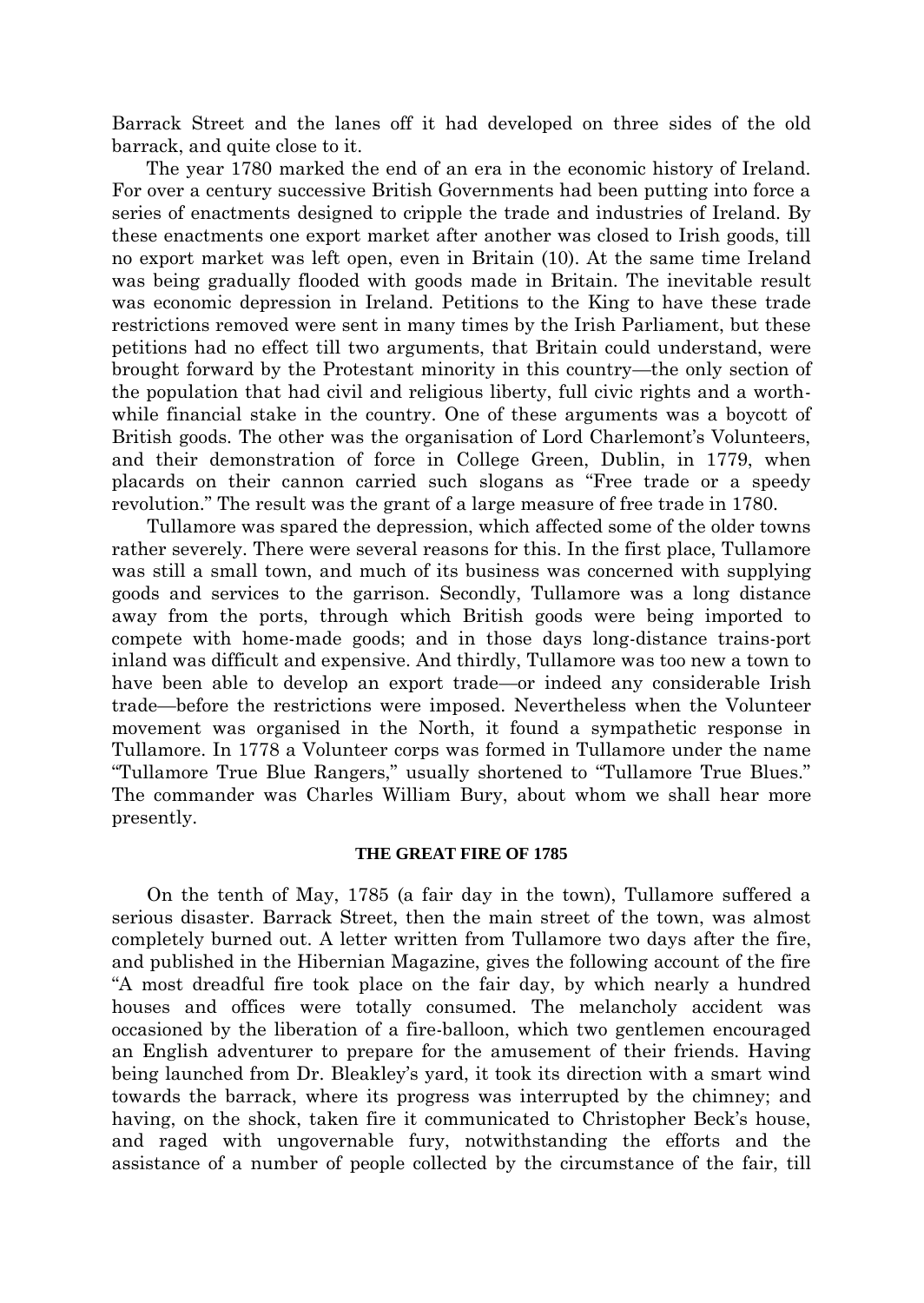every house front and rear (11) in Barrack Street (except one thatched (12) and four slated houses) was entirely destroyed. The utmost distress has been experienced by the miserable inhabitants, (to) whom the remaining houses are scarcely sufficient to afford shelter; and several of the wealthier residents have suffered losses nearly to their total ruin, particularly Mr. Norris whose dwelling house, office and malthouse (13) containing a considerable quantity of grain were destroyed." From the above it is clear that the fire was confined to Barrack Street, and did not extend either to the lanes off Barrack Street, or to any of the houses south of the river.

Tullamore was fortunate to have as its landlord, at this critical stage in its history, Charles William Bury, then a very energetic young man, with liberal and progressive ideas, and a great interest in the improvement of both the town and the rural area around it. With his encouragement and help, financial and otherwise, a re-building programme was started almost immediately. The old Barrack Street was a mean, and probably narrow street of thatched houses. The landlord took care that the new Barrack Street would be very different. He allowed only slated houses to be built and these had to be so sited, as to leave a wide, straight street with accommodation for two-way vehicular traffic. These ideas were kept in mind when new streets were being built a few years later. The result is that the principal streets of Tullamore compare very favourably not only with those of older towns, such as Athlone, but also with those of most modern towns.

#### **THE NEW TOWN OF TULLAMORE**

Although the fire caused great hardship to individuals, it was a blessing in disguise in another way; it led to the building of a much better town of Tullamore. The building boom, that started after the fire, was not confined to the burnt-out area, but spread at once to the southern side of the river. Within a few years nearly all the vacant building sites in Bridge Street and High Street were leased for the building of dwelling houses and business premises. By the end of the eighteenth century, the road from the bridge to the top of High Street was almost a continuous street; and the few gaps still left were built up in the opening years of the nineteenth century. Moreover, the building on the southern side of the river was not confined to the main thoroughfare. In 1786 two members of the Ridley family built houses in Market Square (now O'Connor Square). A few yards beyond the square there is an archway, over which there is a stone with the inscription "Joseph Flanagan 1787." This archway provided a back entrance to "Flanagan's Lane" which had six houses, built presumably in 1787 (14). About the same time the upper end of Crowe Street was being built up; and a few years later some lanes were built off the upper end of High Street.

An important development started about the beginning of 1790—the extension of the town to new streets, which did not exist before. To encourage the building of dwelling houses and business premises—both of which were required to meet the needs of an increasing population—the landlord offered leases of building sites on very attractive terms. A person wishing to build could get a lease of a site for 999 years at an annual rent of a shilling per foot frontage to the street. Many people took advantage of this offer to build houses for themselves.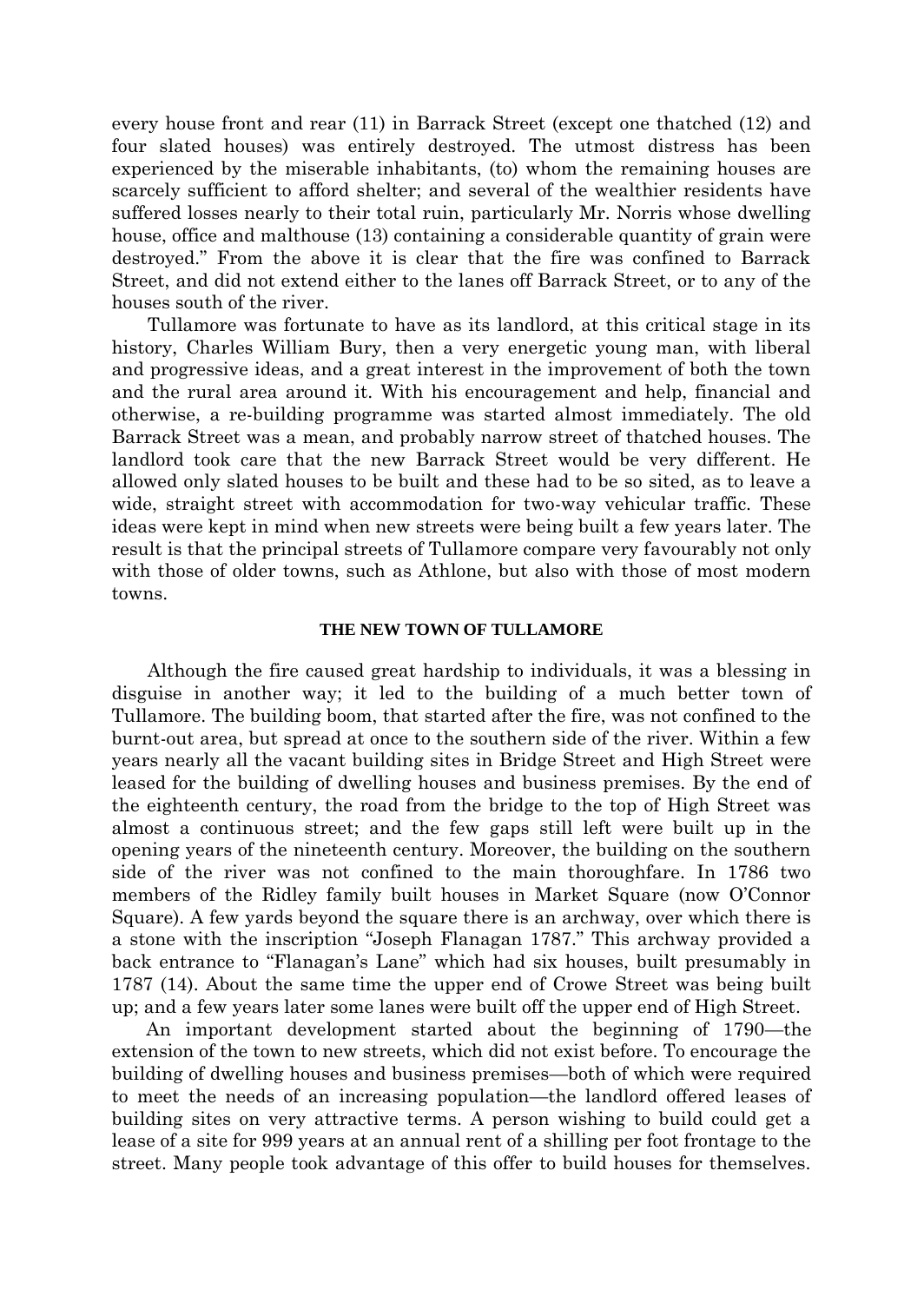Some speculative builders also availed of it, to invest their money in house property, which they hoped would bring them in a good income from rents.

The most important of these speculative builders was a Captain Acres, who in January 1790 was granted leases of four plots of land, to be used as building sites. One of these was at the junction of High Street and Cormac Street. On this plot Captain Acres built Acres Hall (facing O'Moore Street) and the adjoining row of houses on the western side of Cormac Street. The other three plots were on the north side of the river, and between them included more than a quarter of all the building sites in the present Columcille Street, and most of those in Offaly Street. The development of these plots must have been well advanced by 1795, for in that year Acres obtained a lease of a large plot at Windmill Hill. On this he built nine houses along the south side of O'Moore Street, and eleven or twelve others around the corner on the eastern side of Cormac Street. About the same time a row of houses was built on the opposite side of O'Moore Street by another speculative builder named Crofton.

By noting the dates, at which leases were granted, we can trace the expansion of the town into new streets. Apart from a few gaps filled up a little later, the new streets were built up mainly during the following periods Columcille Street, Offaly Street, Cormac Street and the western end of O'Moore Street during the last decade of the eighteenth century (15); the western end of Harbour Street during the last decade of the eighteenth century and the first decade of the nineteenth century (16); Church Street (17) and Store Street during the two first decades of the nineteenth century (18); Henry Street, between 1830 and 1840. Charles William Bury (created Earl of Charleville in 1806), died in 1835, having lived to see Tullamore reach the stage of development, at which it remained almost unchanged till the end of the century.

Sir Charles Coote spent some time in Tullamore early in 1801, collecting material for his **Statistical Survey of the King's County**, published the same year. In that book he compares the new Tullamore with the old. "About fourteen years ago," he says, "it (Tullamore) was but a very mean village, with scarce any better than thatched cabins, which were almost all (19) destroyed by accidental fire occasioned by the launching of a balloon, and has since risen phoenix-like from its ashes to its present pre-eminence. It is certainly the best town in the county, and bids fair to be little inferior to any town in Ireland. The houses are all slated, built mostly two storeys in height, and ornamented with window stools and top courses of fine hewn stone… Lord Charleville gives the utmost encouragement for building. He has hitherto invariably let leases for ever of the town plots at a shilling per foot in front; and the tenants get three lives (lease) of a reasonable proportion of the adjoining parks (at) from sixteen to twenty shillings per acre. So rapidly has this town increased in wealth and consequence within these few years, that these parks now set for six guineas per acre, and are sought for with avidity at a still more enormous rent."

### **THE GRAND CANAL**

One of the chief reasons for this increased prosperity was the building of the Grand Canal. The Grand Canal Company was formed in 1772 to link up the port of Dublin with the Barrow and Shannon rivers. The link with the Barrow was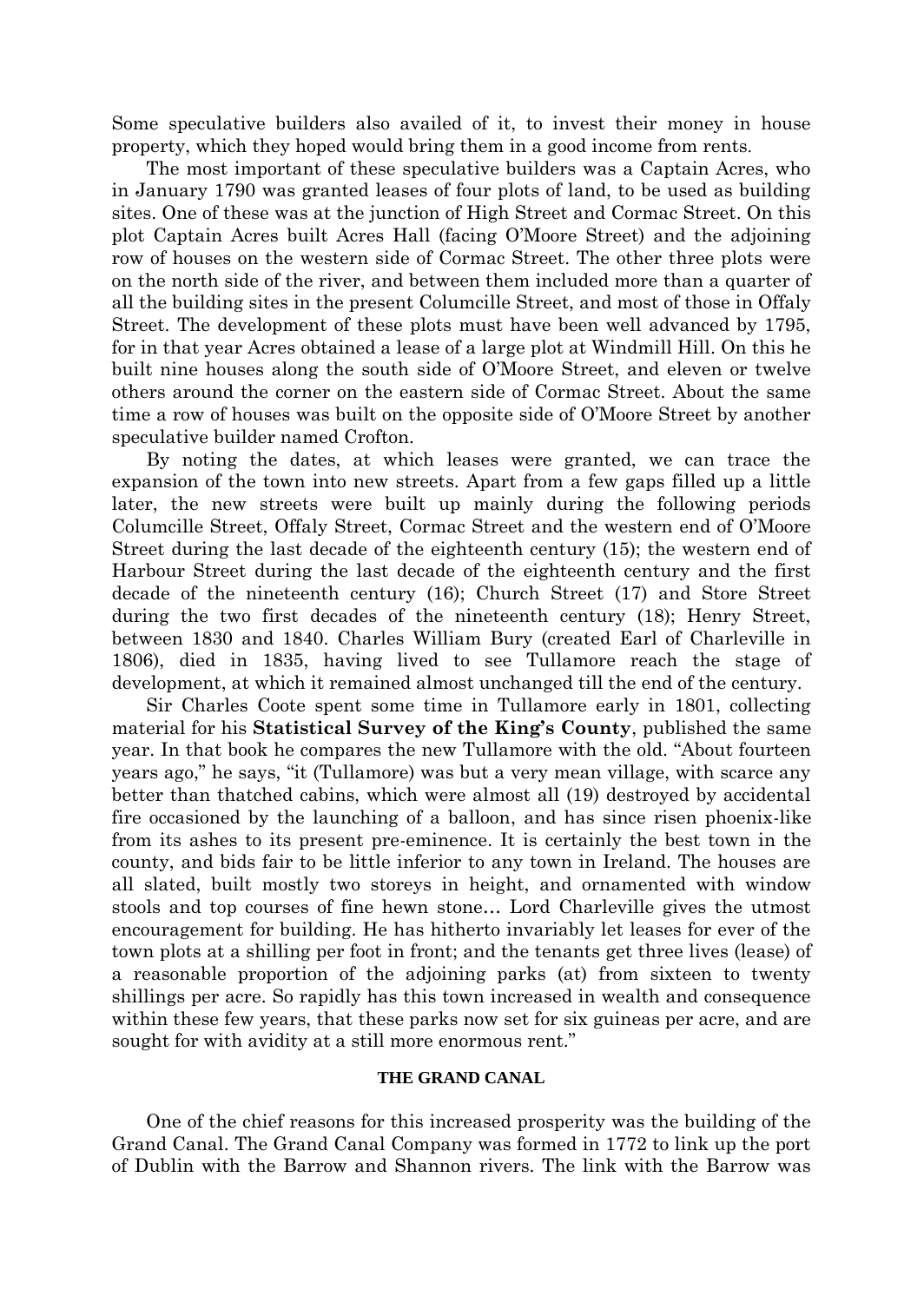made at Athy in 1791. The junction with the Shannon was made at Shannon Harbour in 1803. Meanwhile the canal was completed as far as Tullamore in 1798 and for three or four years Tullamore remained the trading terminus. While Tullamore benefited to some extent from the employment given during the actual building of the canal, it benefited still more from the increased trade that followed the opening of communications with the port of Dublin. Tullamore became a collecting and distributing centre for goods—a little metropolis for a large area. Every kind of goods imported into Dublin could now be brought to Tullamore cheaply within a few days. Similarly various kinds of farm produce, as well as the manufactures of the town itself, could be sent to Dublin, or through Dublin to foreign markets. Irish whiskey, for instance, was one of the commodities that found a ready market in Britain and her colonies about this time.

For over a year all merchandise was loaded or unloaded at Bury Quay between Store Street and St. Brigid's Place. The original canal store at Bury Quay is now used as a grain store by P. & H. Egan, Ltd. But as Tullamore was the principal town between Dublin and the Shannon, the Canal Company was anxious to have a harbour and dry dock at Tullamore. In 1799 the Canal Company purchased from the Government the site of the second military barrack established in Tullamore; and built the branch line into the present harbour. The dry dock and harbour were excavated out of the barrack square. The buildings, previously used to house men and horses, were now adapted to store merchandise. The Government in turn built another military barrack on the eastern side of Cormac Street. This was subsequently known as Wellington Barrack. Some of the houses near the entrance to the Courthouse appear to have been built originally for military personnel. When the troops were withdrawn, this barrack became the R.I.C. Barrack and during the land agitation it housed a large force of police.

As there was no public transport system for either passengers or merchandise before the Grand Canal was built, the Canal Company proceeded to cater for both. Special passenger boats, popularly known as fly-boats (because of their speed), were used for the passenger service. These boats travelled only by day, and at first took two days for the journey from Dublin to Tullamore. In 1801 the Canal Company built hotels at Robertstown and Tullamore (20), to cater for passengers at the end of the first and second day's journey respectively. Under the pressure of competition from the stage coaches later on, the speed of the flyboats was stepped up, and the journey from Dublin to Tullamore was completed in one day (21). The first big load of passengers from Dublin to Tullamore was carried by a flotilla of the Canal Company's boats in 1798. It was part of the army proceeding to Connaught, to meet the French force that had landed at Killala. Having disembarked at Tullamore, the troops proceeded on foot to Athlone.

## **TULLAMORE IN 1798**

Although Tullamore took no part in the rising of 1798, it did not entirely escape the aftermath. After the rising had been crushed, the Government sent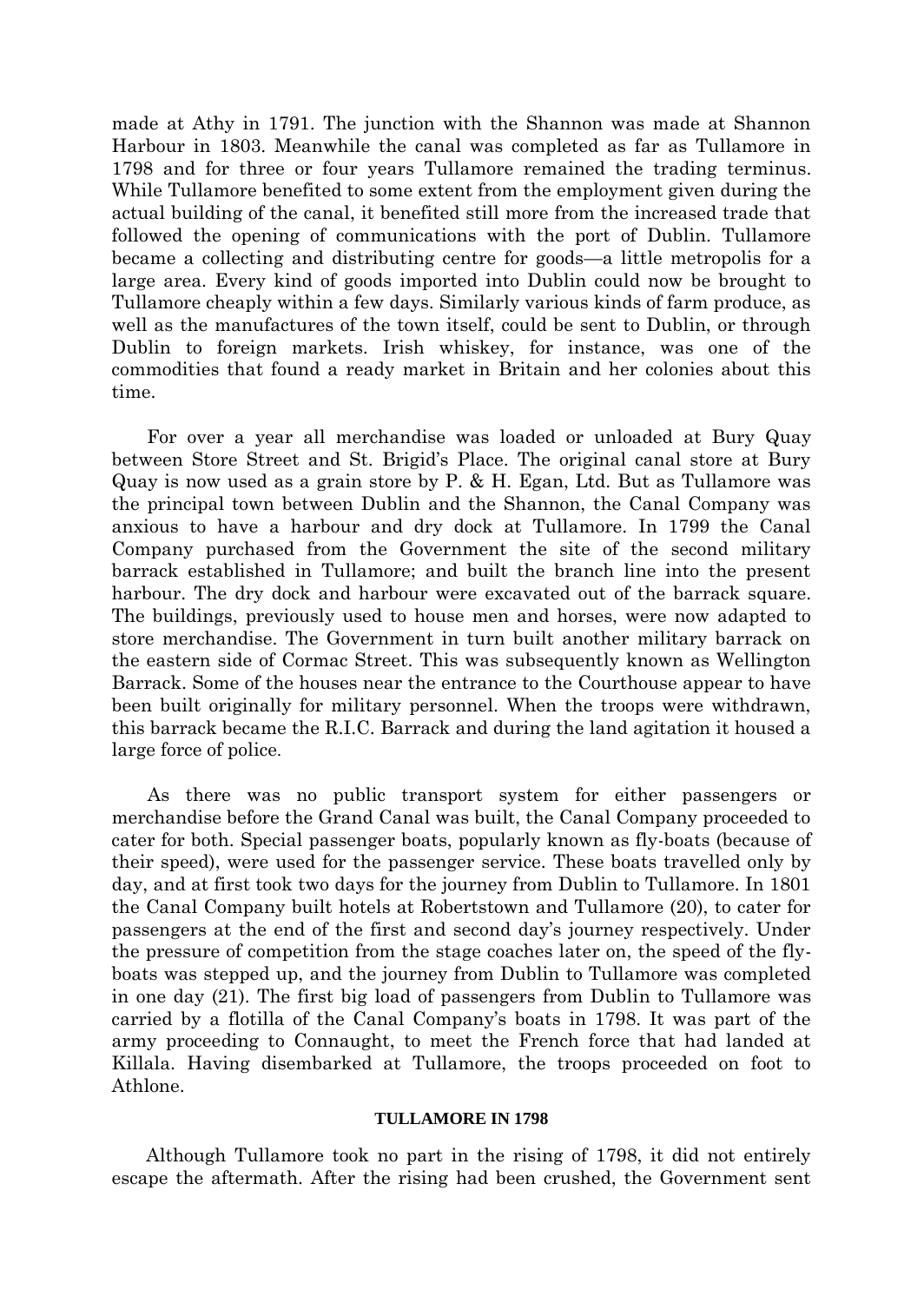companies of its armed forces around the country, to give a demonstration of force, and to intimidate the discontented nationalist section of the population. A force of yeomanry carried out this mission in Tullamore. On a Sunday morning they raided the Catholic Church, then situated at Ballyduff, just as the people had assembled for Mass, and cleared the whole congregation out of the church. The parish priest (Rev. Patrick Geoghegan) fearing the treatment he might receive if captured, escaped from the sacristy and hid in a field of corn. While there he was drenched by a shower of rain. The result was a bad cold, from the effects of which he died a few months later.

Another item in the aftermath of the rising was the trial and execution in Tullamore of three men (one named Coffey and two brothers named Dempsey) brought to Tullamore from another part of the county, and charged with complicity in the rebellion. A writer named Musgrave, in his history of the rebellion, tells us that on the day of the executions "the inhabitants of the town, to testify their concern for the fate of their fellow traitors, closed their doors and windows, and observed a dead silence during the executions." As at least a third of the population of Tullamore at that time was loyalist, there must obviously have been another motive for the silence and empty streets. There can be little doubt but that the second motive was fear—fear lest some of the Crown forces might run amuck. The inhabitants of Tullamore may have heard of an incident that took place in the neighbouring town of Kilbeggan about that time. Members of a company of yeomanry ran amuck without provocation. Among other misdeeds, these upholders of law and order seized a farmer on his way to the forge, dragged him to the market square and hanged him from a crane used to lift sacks of corn to and from a weighing machine. And there was no redress for his widow and her six children (22).

Rev. Patrick Geoghegan, P.P., mentioned above, was succeeded by Rev. James Murray in March, 1799. Fr. Murray decided that the time had come to build a Catholic Church in Tullamore town. When he approached the landlord (Charles William Bury) for a site, he not only obtained a site free of rent, but also a generous subscription towards the cost of building the church. The site given on that occasion included the whole of the present church grounds, except the strip of ground between the present church and Store Street. This strip had been already leased—presumably to a contractor for the Supply of hay to the barrack just across the road. In any case it was occupied by a hay-shed. When the Canal Company took over the barrack, the hayshed was replaced by a number of dwelling houses. These were still in existence in 1850.

The original church, opened in 1802, was built partly on the site of the present church; but as it was considerably smaller, the space between the church and Chapel Street, was larger than it is at present. On this space Fr. Murray built a presbytery and outoffices in 1805. These buildings blocked the entrance to the church from Chapel Street; so that for many years the whole congregation had to approach the church through the gate from Harbour Street. The entrance from Chapel Street was re-opened, when the old presbytery and outoffices were demolished to make room for the present church. I have been unable to discover when the entrance from Store Street was secured (23).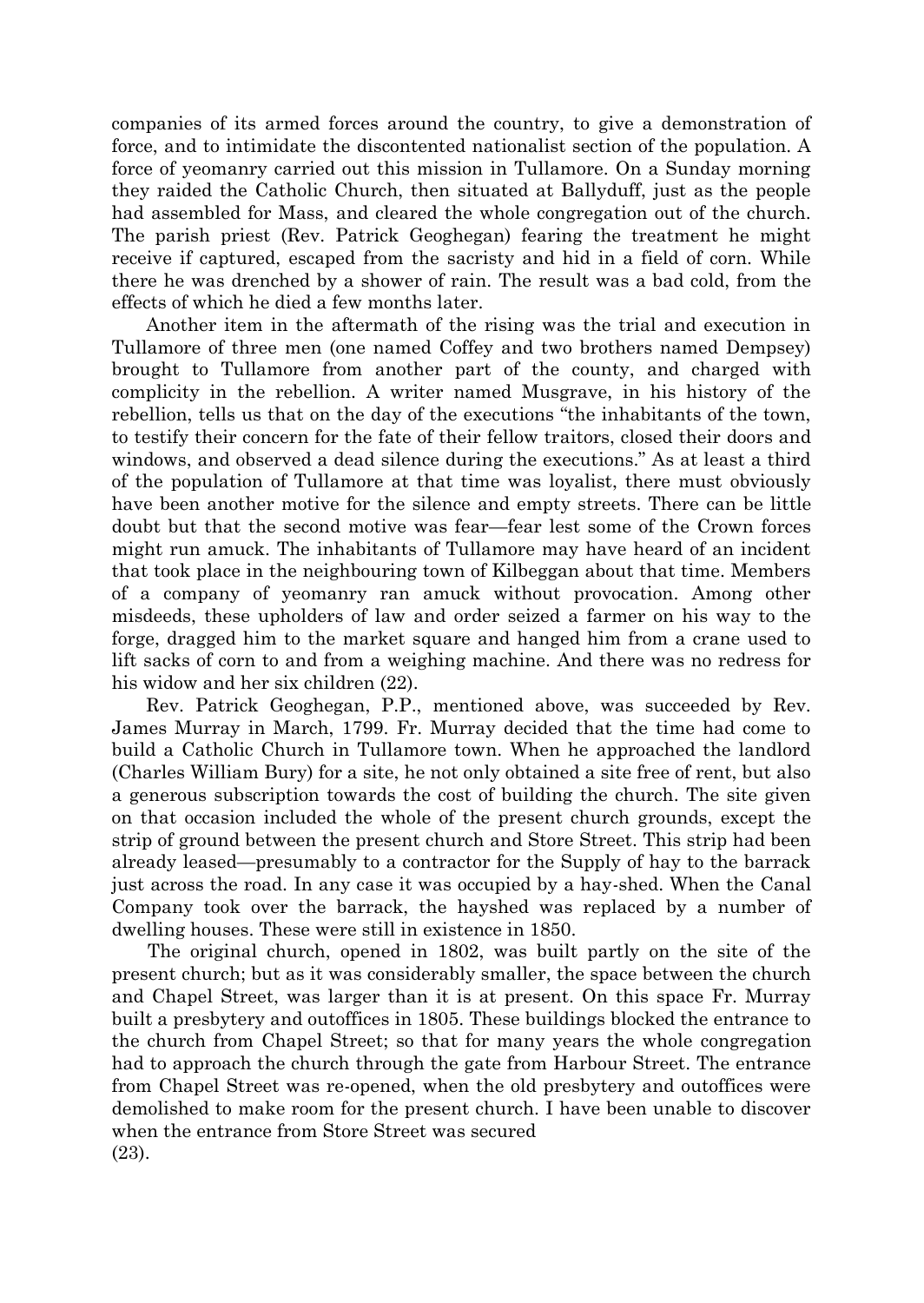#### **GROWTH OF POPULATION**

At this point it may be of interest to try to answer the question what was the population of Tullamore at the close of the eighteenth century? As no official census of population was taken between 1659 and 1821, the most we can hope to establish is a more or less probable estimate. We may take it that the big building programme, begun about 1786, attracted a considerable labour force, skilled and unskilled, from outside Tullamore to supplement the building force already available in the town. The only other development, likely to attract an influx of labour between 1790 and 1821, was the building of the Grand Canal, including the harbour and dry dock. The additional labour, if any, required from outside for this purpose must have been recruited before 1800, or at the latest 1801. It follows that, during the 20 years preceding the census of 1821, whatever increase in population took place in Tullamore was entirely or almost entirely due to natural increase.

The first published estimate of the population of Tullamore was made by an English writer named Wakefield, who visited Tullamore in the summer of 1814 (24). He estimated that there were then in Tullamore "1,500 Protestants and probably 2,500 Catholics," that is, 4,000 in all. His use of the Word "probably" shows that he was not entirely satisfied with the information he collected about the number of Catholics.

Seven years later, when the census of 1821 was taken, the population of Tullarnore was 5,517, i.e., 37½ per cent above Wakefield's estimate. Since it is quite incredible that the natural increase of the population (especially in the circumstances then obtaining) could have amounted to 37½ per cent in seven years, we are forced to conclude that Wakefield underestimated the population in 1814—his error being due most probably to an underestimate of the number of Catholics.

In discussing the probable rate of natural increase of population at that time, we have to take account of the causes tending to check it, especially among the labouring classes. Their hours of labour were much longer than at present ; their working conditions often unhealthy ; their housing conditions for the most part bad; and their wages and standard of living very low. These conditions provided a favourable environment for the spread of tuberculosis, especially in the crowded back lanes. They also tended to lower resistance to disease in time of epidemics. Besides, there were as yet no public health services to check infant mortality, or provide against the intermittent recurrence of infections or contagious diseases, such as smallpox, diphtheria, scarlet fever and cholera. Little information has come down to us about the frequency or severity of these epidemics about the turn of the century; but when evidence becomes available for a later date, we find that they took a heavy toll of life around the middle of the nineteenth century (25). In short, we are justified in concluding that the annual death rate (as calculated over a period of 8 or 10 years) must have been much higher in the Tullamore of a century and a half ago, than it is in the Tullamore of to-day.

Taking these considerations into account, I think it is reasonable to conclude that a natural increase of population, amounting to 37½ per cent, must have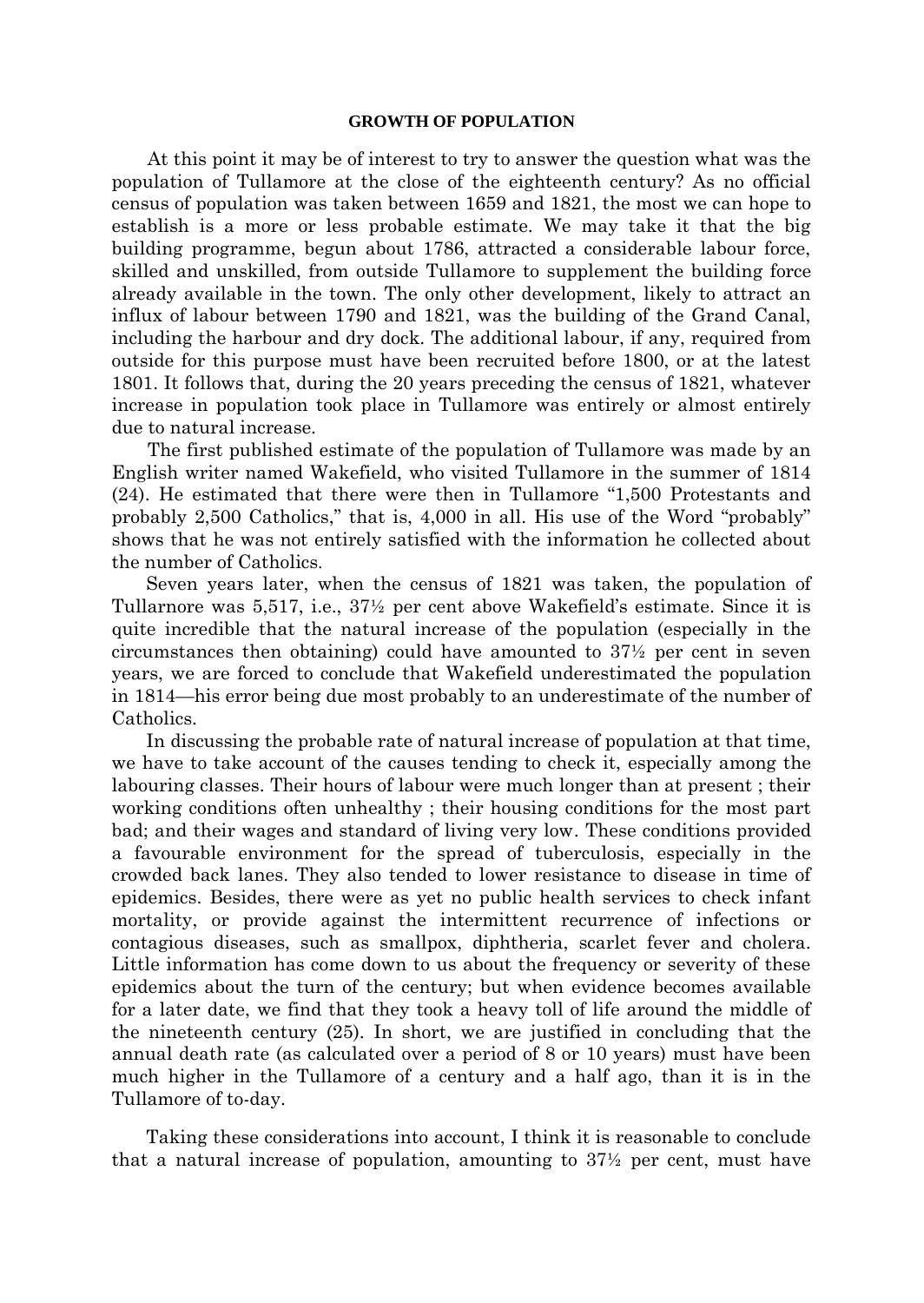required at that time a period of not less than 25 years. If that estimate is approximately correct, the population of Tullamore must have reached the 4,000 mark, not in 1814, but some time about the middle of the last decade of the eighteenth century (26). On that supposition it is easy to understand the feverish building programme, begun about 1786 and carried on at high pressure for the next 20 years or more. From the big part taken by speculative builders in the programme from 1790 onwards, it is clear that there must have been an acute shortage of housing accommodation all through the last decade of the eighteenth century, and well into the nineteenth. Only a big population could account for that state of affairs.

## **TULLAMORE INDUSTRIES**

The next question that suggests itself is this what industries were developed in Tullamore during the eighteenth century, to support the steadily increasing population of the town? Unfortunately we have very few contemporary documents to throw light on the industries of Tullamore till the year 1801. We can, however, draw some probable conclusions by comparing the backward industrial situation, that must have obtained in the insignificant village of Tullamore before 1716, with the fairly advanced stage of industrial selfsufficiency, which the town had reached a century later. This remarkable change must have been brought about by a gradual development, that began far back in the eighteenth century. The necessity for such development must have become clear soon after the establishment of the barrack in 1716. That men soon came forward with sufficient vision, enterprise and capital to undertake that development is evident from the building programme already outlined—a programme already well under way by the year 1740.

Industry was still in the hand-operated stage in the eighteenth century. There were as yet no steam engines applicable to industry, no internal combustion engines, no electric motors. The only power applicable to industry was water power; and that was used mainly for grinding corn to make meal and flour. Long distance transport inland at that time presented formidable difficulties, except where there was a canal or navigable river. The result was that industry was not so concentrated as at present in a few favoured centres, but was more widely distributed throughout the country.

Before the canal reached the town in 1798, Tullamore was in a particularly isolated position, being at almost the maximum distance from a sea port, a navigable river or any large industrial centre. The people of Tullamore had the greatest possible incentive, therefore, to try to provide for their own industrial needs, and thus make the town industrially self-sufficient as far as possible. This incentive became all the stronger as the town increased in population, and became the market town, on which the inhabitants of a considerable rural area depended for most of their industrial requirements.

Tullamore, of course, never became anything like fully self-sufficient industrially. We have, for instance, no evidence or tradition of the manufacture in Tullamore of such household articles as delph or glass. It is fairly certain, I think, that many other articles, particularly of iron, that could conceivably be made locally, and possibly were made in limited quantities, continued to be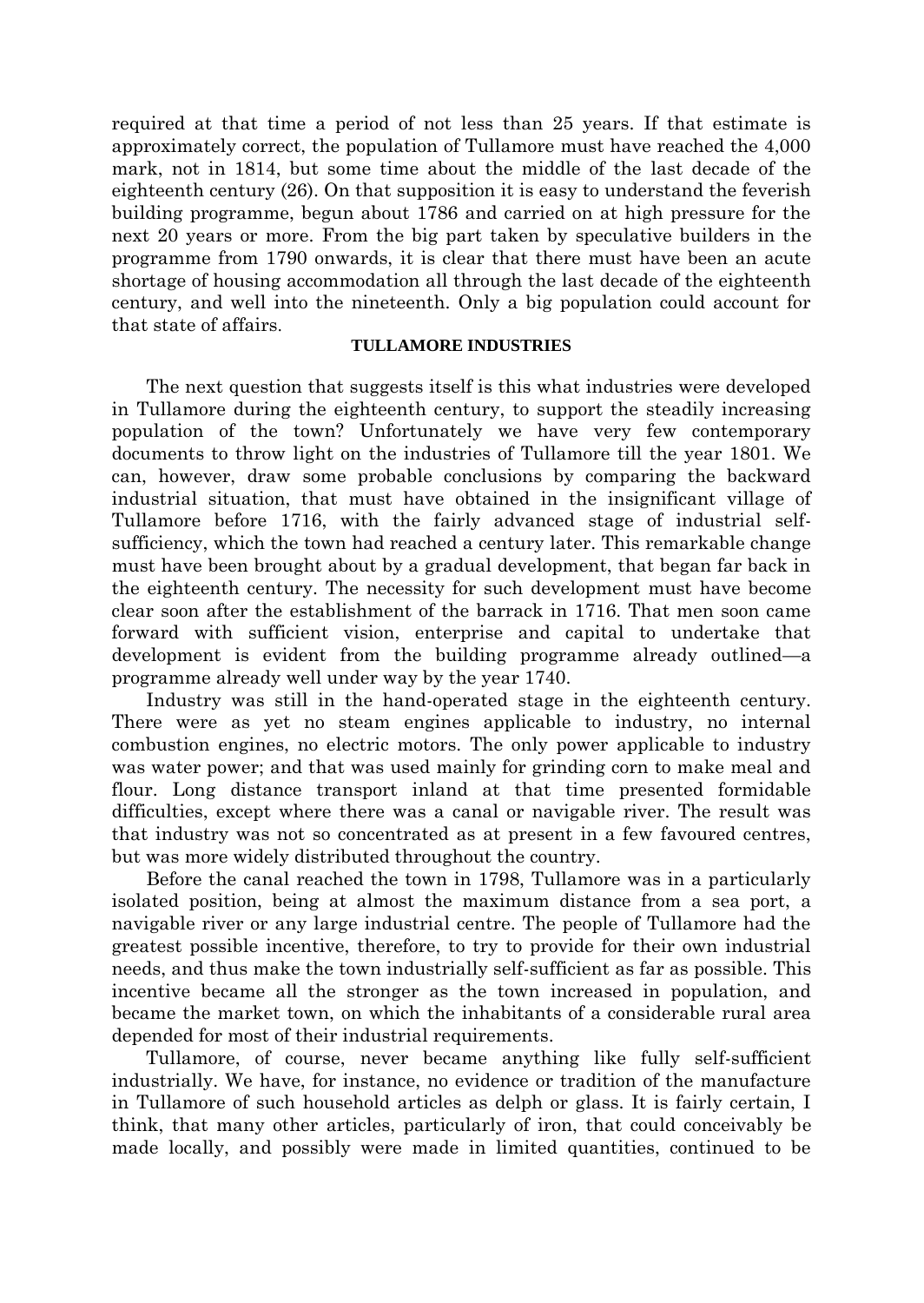imported for the most part, because local resources were insufficient to cope with the demand. Cutlery and kitchen pots are examples that come to mind.

Allowing for these limitations in the supply of household goods, I think it is reasonable to assume that Tullamore had made good progress, by the middle of the eighteenth century, in developing the more essential industries, that is, the industries associated with the primary needs of food, clothing and housing. In connection with food, the old method of grinding flour by hand quern must have given way soon after the establishment of the barrack to a flour mill worked by a water wheel, if such mill did not already exist in 1716. As the population increased, the utensils used for baking bread in private houses (gridles, pans and pot ovens) must have been in great demand. How far, if to any extent, this demand was met by local iron foundries, can only he answered if and when we find out when iron foundries *were* first opened in Tullamore, and what was the output of such foundries when in full production. The prospect of getting reliable information on these points appears remote.

In connection with clothing, a considerable amount of spinning was done by the women in all rural homes (27), and probably in many of the town homes as well. While a certain amount of weaving was also done in the rural areas, we may take it that most of the looms were operated in the town, where the bulk of the weavers' output was sold. The wheelwrights and other craftsmen, that made and repaired spinning wheels and looms, may also be presumed to have had their workshops mostly in the town.

In connection with housing, the growth of the town during the eighteenth century implies that there must have been a large and skilled building force in the town from before the middle of the century. Stone was obtained from a quarry adjacent to Lower Barrack Street—in the area between the present Kilbride Street and Clontarf Road. When the building boom was at its height about the end of the century, the builders probably drew on the Ballyduff quarries. Bricks were manufactured in the vicinity of the town (28). Timber at least towards the end of the century, had to be brought in from Geashill. It was sawn, cleaned and put together in Tullamore. Some or all of the nails used in construction were supplied by Tullamore nailers, at least in the latter part of the century. I have found no evidence or tradition to suggest that a slate quarry was ever worked in the vicinity of Tullamore.

## **DISTILLING AND BREWING**

Two other industries, distilling and brewing, must have been developed very soon after the establishment of the military barrack, if they did not already exist in a small way. Throughout the eighteenth century there was a big and growing demand for whiskey on the home market; and distilleries were numerous in all the grain-producing areas. Judged by present standards these distilleries were very small, the capacity of the stills in most of them being only five per cent or less of the capacity of the stills now operated by B. Daly & Co. But a distillers' licence cost very little there was no tax on malt till 1785; the excise duty on whiskey was only eight pence per proof gallon till 1760, when it was raised to ten pence, and later to one and two pence (29). Nevertheless there was even then a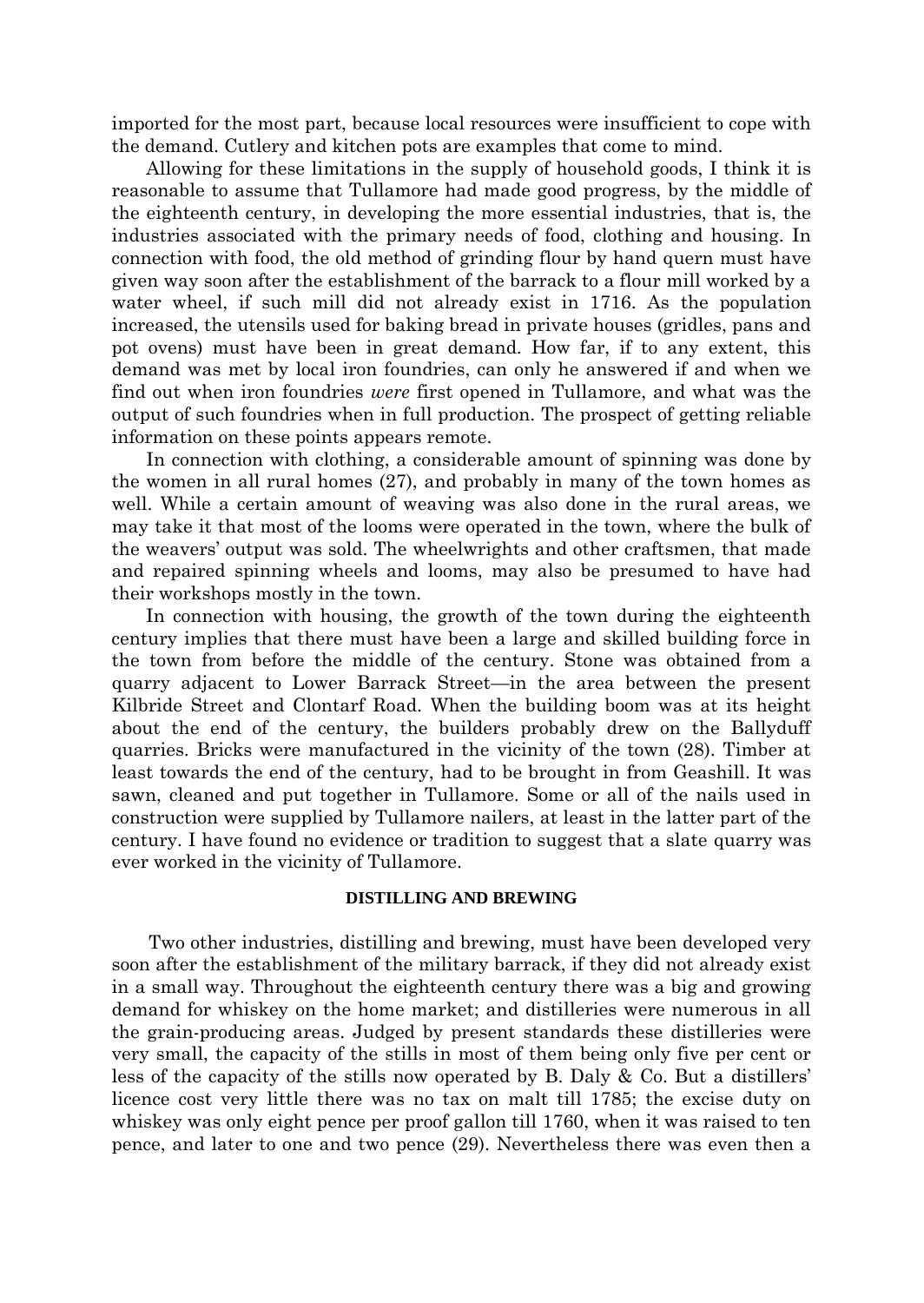considerable amount of illicit distilling, as the prevention of illicit distilling was not nearly so well organised then as it is now.

Nearly all Irish industries declined during the eighteenth century under the combined effects of British-imposed restraints, and the competition of Britishmade goods. Distilling, however, was an exception; it continued to thrive in spite of the fact that the import of British-made spirits increased sevenfold between 1720 and 1776. The result was that more people went in for distilling. At first the new distilleries erected were genuine commercial undertakings (30). From about 1770, however, a big crop of very small stills gradually came into operation, often as a side line to some other business. By 1780 (the peak year) the number of licenced distilleries, or so called distilleries, in Ireland reached the fantastic total of 1,212. The insignificance of most of these "distilleries can be gathered from the fact that of 76 licenced distilleries in the Athlone excise area, no less than eleven were in the town of Clara. The owners of many of these small stills paid little or no excise duty, as they worked only when there was little danger of a visit from an excise officer. In 1780 the Irish Parliament passed legislation designed to put these small undesirable distilleries out of business. Within a year the number of licenced distilleries fell from 1,212 to 855. Among those that closed down were the eleven "distilleries" in Clara (31).

I have been unable to discover when the first licenced distillery was opened in Tullamore; but I think we may take it as practically certain that there was at least one still operating in Tullamore before 1720. Whether it was licenced or not is another question. For contemporary documentary evidence, however, we have to wait till 1801, when Sir Charles Coote records that there was a distillery then working in Tullamore. Unfortunately he gives us no details about it. We can, however, draw some very probable conclusions on the strength of circumstantial evidence.

In the first place, it is most unlikely that the distillery Coote found working was recently established, as the Irish Parliament during the previous 15 or 20 years had been trying to discourage the drinking of whiskey, and to encourage the drinking of beer, a less intoxicating liquor. There were two motives for this policy—(1), to remedy the prevailing drunkenness, which Henry Grattan described as a "national evil"; and (2), to help the rehabilitation of the brewing industry. We may take it then that the Tullamore distillery in 1801 was one that had survived the weeding-out legislation of 1780. Its existence in 1785 would help to explain why one of the premises burned in that year was a malthouse with a considerable quantity of grain.

I think we can trace this distillery hack beyond 1780. In 1756 two men, Michael Molloy and John Vaughan, both described as merchants, took out leases of two adjoining building sites in Bridge Street, and erected houses on them (32). A third lease in which both names occur, shows that Molloy and Vaughan were partners in some business enterprise. In view of the fact that distilling was the only industry not suffering from depression at the time, we may take it as reasonably certain that the enterprise in question was a distillery, established about 1756 or 1757 somewhere in the grounds of the present distillery. Early in the nineteenth century another Michael Molloy, presumably grandson of the former Michael, inherited the house and property of his namesake.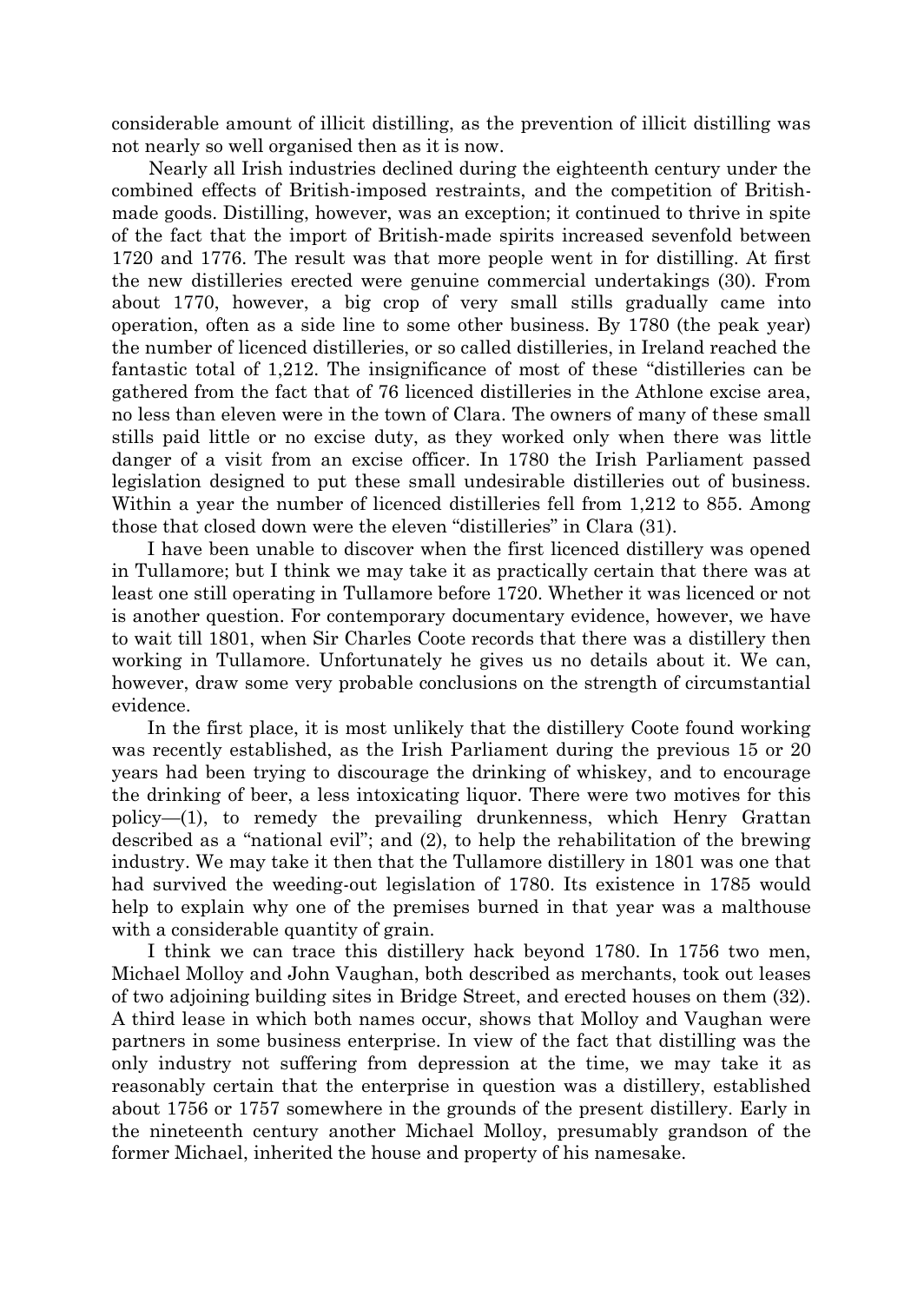I have been unable to discover when the old distillery closed down. In a book on distilling, published in 1838, Samuel Morewood gives a list of the Irish distilleries working in February, 1818. The list does not include any distillers in Tullamore. But this proves nothing more than a temporary cessation from distilling, as Locke's distillery in Kilbeggan is also omitted from the list, though it certainly had not closed down permanently. If in fact the Tullamore distillery did close down permanently about or before 1818, ii may have been about that time that the Vaughan interest in it was bought out by Molloy. The latter appears to have reconstructed and enlarged the old distillery, having acquired for the purpose the water power and buildings of two mills on the river, a flour mill and an oat meal mill (33). If my surmise is correct, the distillery (now B. Daly & Co.) opened by Michael Molloy junior in 1829, was not an entirely new distillery, but a reconstructed and enlarged version of an old one he had inherited.

Before the middle of the seventeenth century no beer was brewed from hops in Ireland; but in many parts of the country small breweries or "brew houses" produced a strong ale from native grain (34). By the opening years of the eighteenth century all the principal breweries—those in Dublin, Cork and other towns with easy access to the sea—were equipped to produce Only a lighter beer based partly on imported hops. Restraints imposed by the British Government in 1720 and 1731 practically put these breweries out of business, by making it impossible for them to import hops except from Britain, and by making the price of British hops excessive. The result was that imports of British beer went up from 70 barrels a year about 1720 to over 30,000 barrels about 1790. Soon after it gained legislative independence, the Irish Parliament set about rehabilitating the Irish brewing industry. The effect of its efforts began to appear in 1792. By 1800 the imports of British beer were down from 30,000 to 5,000 barrels a year.

It is difficult to say how far Tullamore was affected by these events, at least prior to 1798, when the coming of the canal put an end to the comparative isolation of Tullamore. It is most unlikely that a brewery using hops was established, or could have worked economically in Tullamore before the coming of the canal. On the other hand, it is very probable that some kind of brewery was established in Tullamore soon after the opening of the military barrack, if there was not one already in existence. Whether it was a "public brew house" or a private brew house attached to a tavern is a moot question. We have, however, no documentary evidence for the existence of a brewery in Tullamore till 1801, when Sir Charles Coote found one brewery in operation and two others being built. Unfortunately, he gives us no details about the brewery he found in operation.

Distilling and brewing were not the only industries Coote found in Tullamore in 1801. Being a great believer in industry for export, he was inclined to enthuse over any industry for whose product there was a ready market abroad; and he was inclined to underestimate the importance of an industry that catered exclusively or mainly for local needs. His pet industry in this part of the country was the manufacture of linen from flax grown locally. He deals at some length with this industry in his survey of Kilcoursey barony; but he recommends that the linen hall, which he deemed necessary, should be set up in Tullamore. Dealing with Tullamore later on, he says, "The linen manufacture has been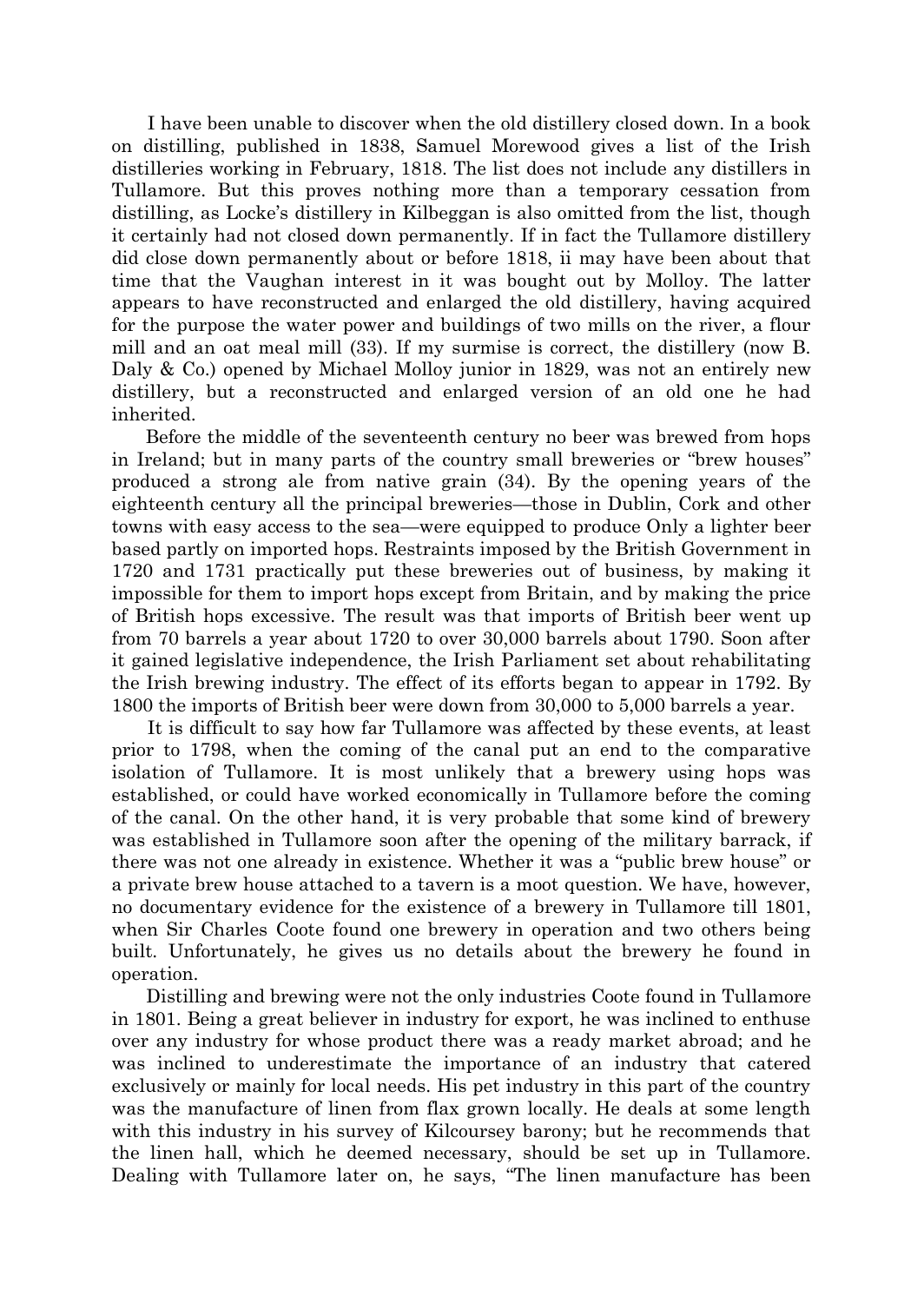introduced here, and is likely to be pursued with spirit." Clearly the linen industry was not an old one in the town, but was recently introduced.

### **HAND INDUSTRIES**

The woollen industry, on the other hand, was an old one. Coote merely remarks about it "The woollen manufacture is also getting forward here." By accident he gives us some idea of the importance of the woollen industry in Tullamore at the time. He tells us that in Tullamore "little specie is seen and principally purchased by the yarn buyers, who frequent Connaught markets." In other words, the yarn spun in the town by spinners employed for the purpose, even when augmented by the yarn spun in the homes of the rural population, was not sufficient to keep the Tullamore looms working; and so, buyers from Tullamore had to travel to Connaught to buy yarn.

Coote did not attempt to enumerate the various industries he found in Tullamore; but by accident he is led to make a remark, that throws a flood of light on the great variety of hand-industries, carried on in the town at that time. He says "Here is also a bolting mill (flour mill) of inconsiderable powers on account of the lackage of water. **This indeed is the only obstacle to its becoming a great manufacturing town***."* He saw a great variety of handindustries, a trained labour force with the necessary know-how; but he could see no future for Tullamore as a great manufacturing centre, because the only power applicable to industry, so far as he knew (i.e. water power) was lacking.

Many of the industries and crafts not mentioned by Coote can be ascertained from other sources, such as old street names, traditions about the crafts handed down in particular families, and a list of the "principal" inhabitants of Tullamore in 1823 (35). Many old names going back to the eighteenth century tell us of industries carried on in the vicinity long ago—e.g. Distillery Lane, Tanyard (36), Wheelwright Lane, Gunwood Lane. Surviving traditions in the town rarely go back more than a century, and are of little use for our purpose. There is one source, however, that I have found a little more helpful—a very old person belonging to a family that has lived for generations in the same house, one of the oldest houses in Tullamore. From that source I learned a few of the many crafts (most of them now forgotten) that were handed down in certain families in the lower Barrack Street area about the end of the eighteenth century, and beginning of the nineteenth. In Tea Lane there was a family of nailers, and also a family of coopers. Apart from any employment the latter got in the distillery or brewery, they kept their own workshop, in which they made the old-fashioned churns and dashes required by the farmers of the rural area. In Pensioners' Row there was a family that made straw beehives and straw-bottomed chairs. Nearby was a family that made wooden riddles and sieves, both in demand by the farming community. In Lower Barrack Street there was an iron foundry. Some time in the nineteenth century a member of the family moved over to Kilbeggan and established an offshoot foundry, which long outlived the parent establishment in Tullamore. During the second world war, socks of ploughs cast in the Kilbeggan foundry were sold in the hardware shops here in Tullamore. This Kilbeggan foundry has since been bulldozed out of existence.

The list of the "principal" inhabitants of Tullamore in 1823, together with their avocations, is not entirely satisfactory for our purpose. In the first place,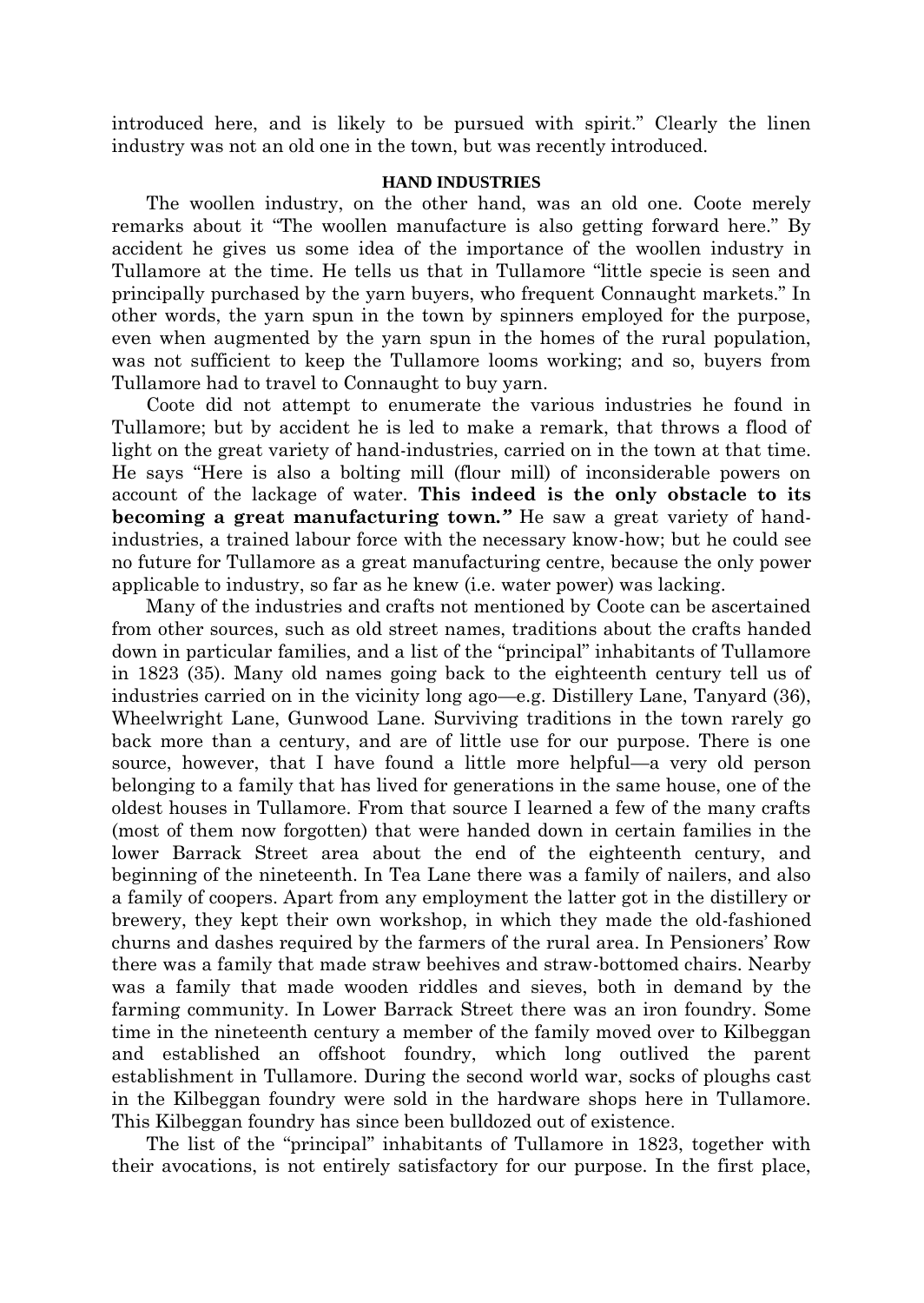unless a man could be regarded as a merchant or its equivalent, he was not deemed to be a "principal" inhabitant by the person who drew up the list. Secondly, 1823 is a little too late for our purpose, as it leaves too much time for the establishment of new industries since the end of the eighteenth century. Nevertheless, I think it is worth while mentioning the industries recorded in this list.

Omitting avocations that cannot be classed as in any sense industrial, the following callings have one or more representatives in the list: Boot and shoe makers, brewers, coach makers, printers and stationers, makers of tallow candles, watch and clock makers, brickmakers, saddlers and harness makers, painters and glaziers, tobacco manufacturers, builders, gunmakers, tanners, starch manufacturers, builders, distillers, silk manufacturers, iron founders. The mention of a gunmaker (located in Barrack Street) is interesting, when taken in connection with Gunwood Lane, off Lower Barrack Street. I doubt very much whether the Tullamore foundries ever turned out a gun barrel. But it is easy to understand why a man could be called a gunmaker, if he assembled guns from imported barrels and wooden stocks made in his own workshop.

## **THE "BATTLE OF TULLAMORE"**

I shall conclude by saying a few words about an incident, that really has nothing to do with the history of Tullamore. I mention it only because I wish to correct the date usually assigned to it. The incident was a kind of riot between Crown forces, which has since been magnified into a battle—'The Battle of Tullamore"

About 1804 the ruler of Hanover demobilised his army under pressure from Napoleon Bonaparte. A great number of the demobilised officers and men, being unwilling to return to civilian life, offered their services as mercenaries to the British Government, and were accepted. By the end of 1805 several thousand of these Hanoverians had crossed over to England, where they were known as the German Legion. In May 1806 about 2,000 of these Germans were sent to Ireland; and within a few days after landing at Cork, some hundreds of them arrived in Tullamore to take over garrison duty in the town. They were well received by the loyalist section of the population, and were much impressed by the hospitality shown them. Meanwhile no change was made in Birr, where the garrison consisted of five companies of Irish militia, drawn from four different regiments (those of Monaghan, Derry, Sligo and Limerick).

Two months after the arrival of the Germans in Tullamore, the militia companies in Birr were ordered to leave the town, and proceed to join their respective regiments. The order was very unpopular; and as it was attributed to the arrival of the Germans in this country, the militia were nursing a grievance against the Germans, when most of them left Birr on the morning of the 22nd July, 1806, to march to Tullamore, where they were to encamp for the night. On arrival at Tullamore that afternoon, the officers of the militia received an invitation to dine that evening at the German officers' mess. The invitation was declined on the plea of fatigue.

Later that evening three or four of the militia were standing on the bridge talking to a local youth, when an unarmed German approached the bridge on his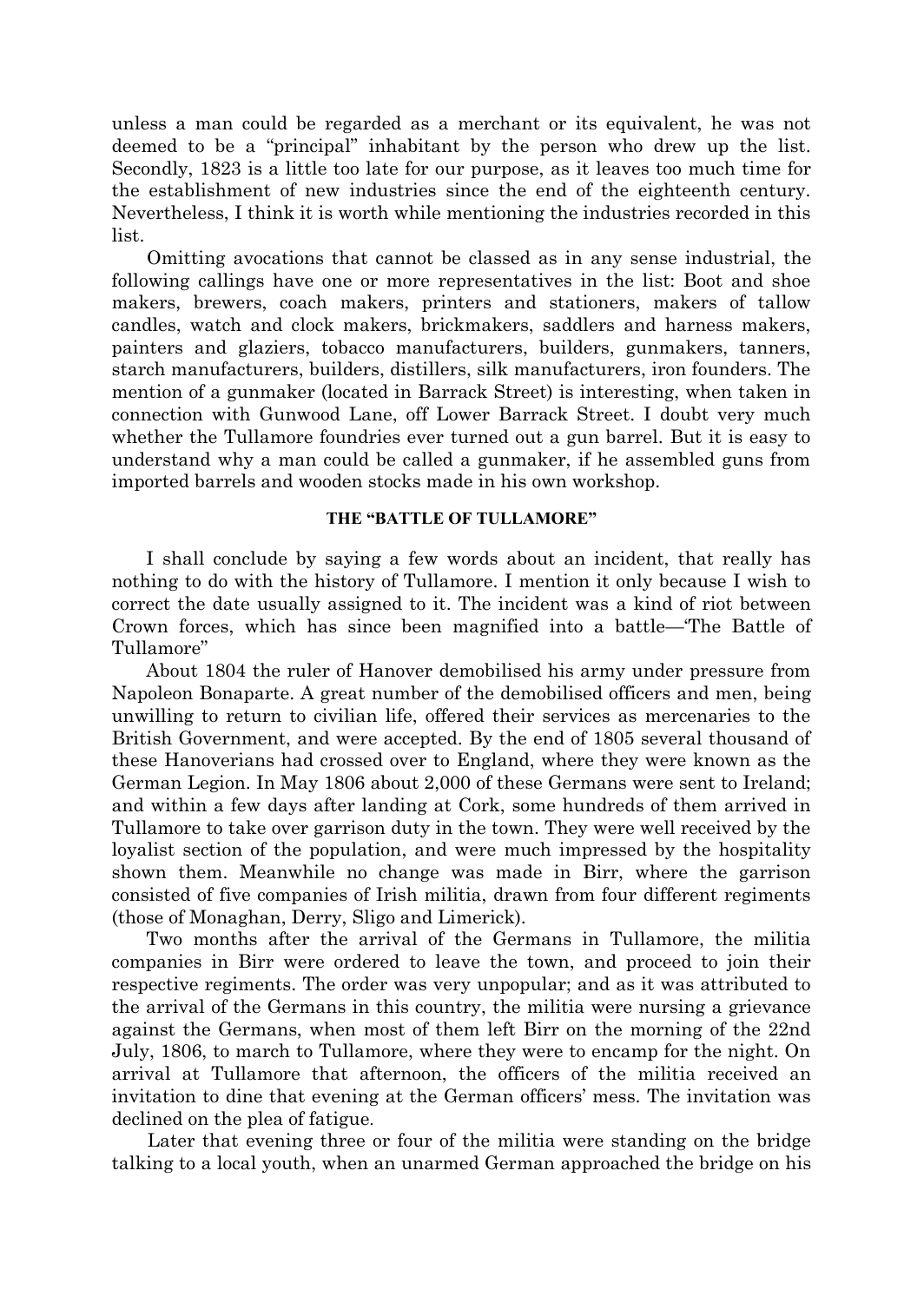way to the barrack for roll-call. The youth made some disparaging remark about the German, and his words found an echo in the mood of the militia at the time. As the German passed by, one of the militia struck him a blow and knocked him down. Another German was treated similarly a few minutes later. A German patrol, having witnessed this second incident, hastened to the bridge, arrested the offending militia-man, and proceeded to take him to the barrack. His companions ran off to organise a rescue party. In a few minutes a group of some 20 militiamen pursued the patrol, now nearing the barrack, intent on effecting a rescue. The militia were baulked, however, by a German officer named Dusing, who led a party of his men across their path and barred their advance. The Germans were unarmed, while some at least of the militia had muskets and ammunition.

Baulked in their rescue attempt, the militia threw stones at the Germans; and eventually one or more of them fired some shots, wounding two of the Germans. There was a quick response from the barrack. A posse of cavalry galloped out and charged the militia, scattering them and wounding some of them. The cavalry cleared Barrack Street and then other streets near the bridge. The militia took shelter in lanes and doorways and opened fire on the Germans. By the time order was restored there were casualties on both sides. The Germans had three officers and twenty-two other ranks wounded, one of the officers very severely. They all recovered eventually. The militia had no officers but nine other ranks wounded. One of these died of his wounds.

When news of this encounter reached military headquarters. General Floyd was sent to Tullamore to investigate and report on the incident. He gives what appears to be an interim report, dealing with the first stage of the riot, in a letter dated 28th July 1806 (37).

Since the latter part of the nineteenth century, references to the "battle of Tullamore" in local newspapers and in at least one book (Cooke's History of Birr) all agree in giving the year 1808 as the date of the so-called battle. The origin of this error appears to have been the inscription on a headstone in Kilcrutten Cemetery, recording the death of a German officer named Oldenhausen in 1808. Some newspaper correspondent jumped to the conclusion that Oldenhausen was killed in the "battle of Tullamore "—which consequently must have taken place in 1808. Once the error got into print it was copied by subsequent writers without question.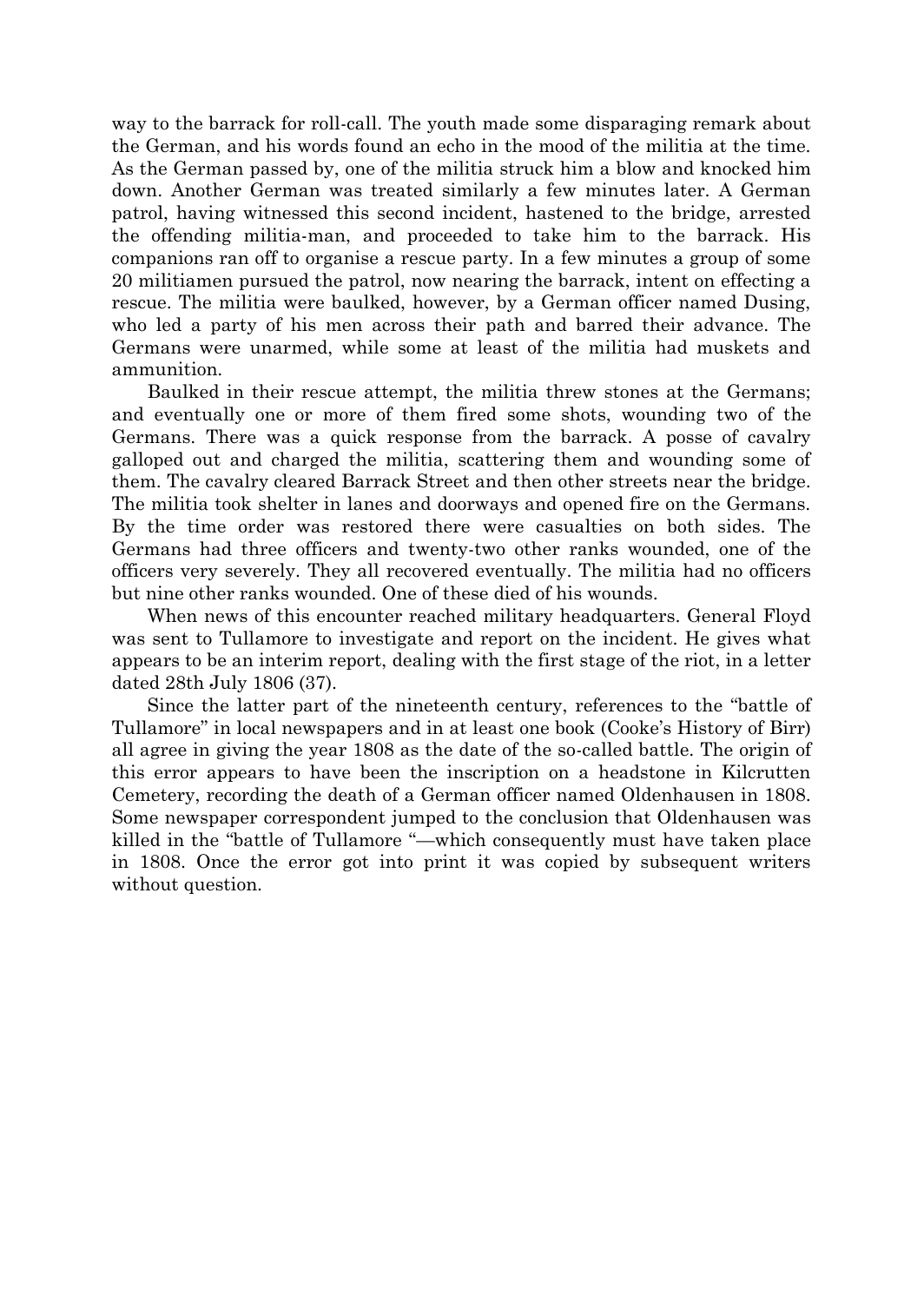## **EXPLANATORY NOTES**

- 1. Cf. Boyne, Tokens of the XVIIth Century, p. 573.
- 2. Now in Marsh's Library, Dublin.
- 3. In its issue of September 25th, 1712, a newspaper called **Dublin Intelligence** published a letter from a correspondent in Killeigh, containing the following information "On Tuesday night last 16 of the people of the town apprehended the popish bishop of Dromore and his Chaplain near Tullamore. We delivered them into the hands of the gaoler of Philipstown." The reference is obviously to the village, not to the town-land of Tullamore.
- 4. The mass of solid rock, which made the river fordable at this point, was removed during the Brosna drainage operations about 1953.
- 5. See Taylor and Skinner's road map, published in 1777.
- 6. **Market Square** was the original name of the present O'Connor Square; and Charleville documents always use it in that sense. The market house, dating from the eighteenth century, may still be seen; though it is not so easily recognised since it was converted into a cafe.
- 7. It was probably to avoid blocking the traffic over the river, that the original bridge was built some distance above the ford. With this bridge as an alternative means of crossing the river, the ford could be put out of commission while the new bridge was being built.
- 8. John Wesley preached in Tullamore in 1747 or 1748.
- 9. Another stone, removed from its place when the front wall of the house was being plastered, may now be seen set in the footpath near Cash's door in Patrick Street. From it we learn that the house was built by Andrew Grier in 1742. It is one of the houses that escaped in the fire of 1785, and is one of the four or five oldest houses in Tullamore.
- 10. Limited quantities of a few materials, that were in short supply in Britain, continued to be exported to Britain.
- 11. The expression "front and rear" probably means that not only the dwelling houses, but also the outoffices behind them were burned.
- 12. The thatched house, saved in the fire of 1785, is "The Mallet Tavern" near the Clara bridge in Kilbride Street. It was saved largely through the efforts of the soldiers who frequented it. It was a public house in 1785 and is still a public house. Its licence is probably the oldest in Tullamore.
- 13. The site of this malt house is now part of the grounds of the distillery (B. Daly & Co.) and is situated near the junction of Patrick Street and the road to Marian Place.
- 14. The front entrance was near the present post office building (which was not erected till 1863).
- 15. Although Columcille Street was nearly completely built up by 1795, no houses were built till some years later on the corner sites at the crossroads formed by Columcille Street, with Patrick Street and Church Street. The leases for three of these sites (and probably for the fourth) were not granted till 1801. It appears as if leases for these corner sites were temporarily withheld for some reason.
- 16. Leases for the corner sites at the junction of Harbour Street and Deane Street (opposite the Church gate) were not granted till 1823.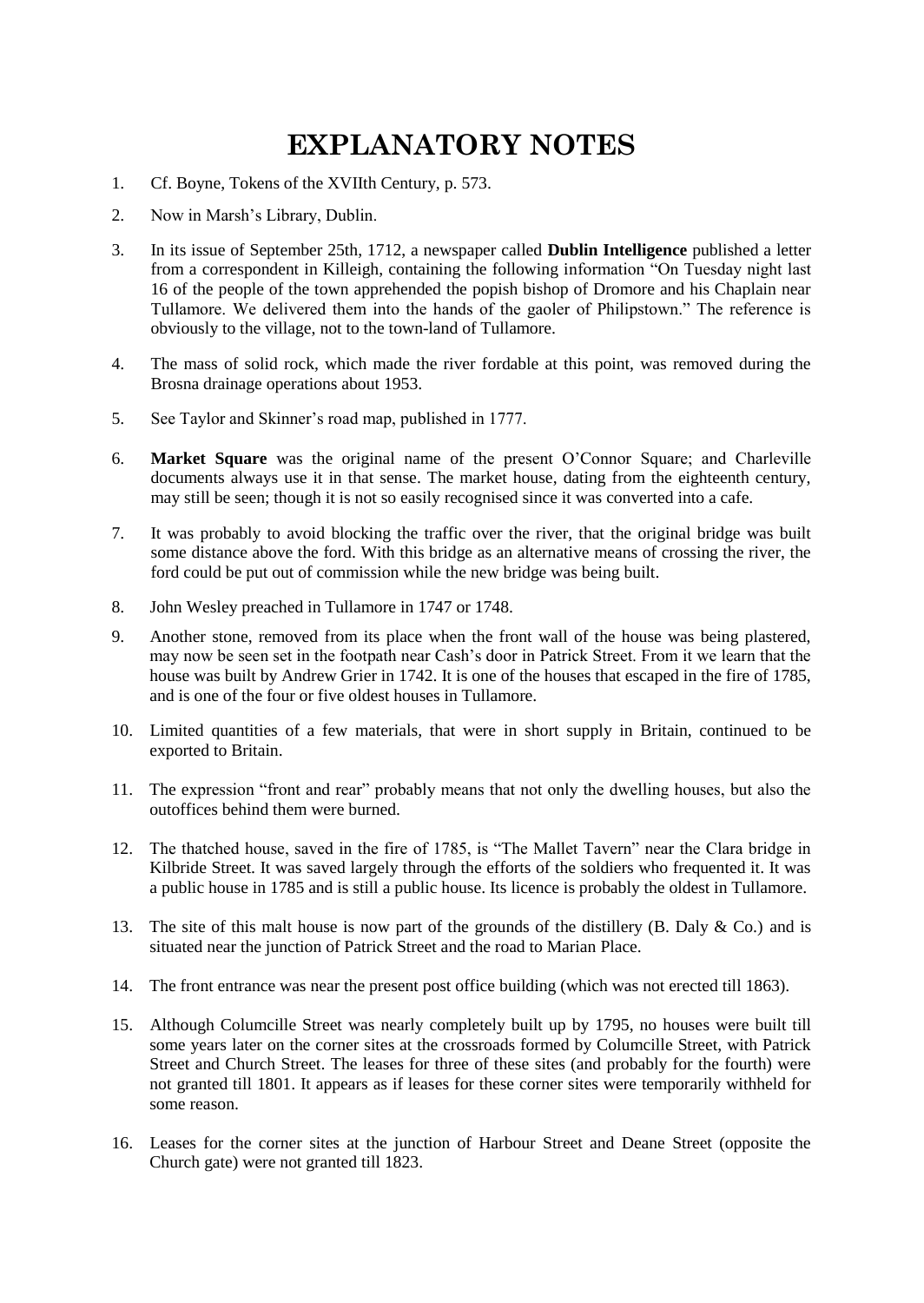- 17. Apart from the church, built about 1726 (in the area now known as the Shambles) and the county infirmary (now the County Library), built about 1788.
- 18. The lease for the corner site at the junction of Cornmarket and Church Street—the site opposite the Methodist Church—was not given till 1824.
- 19. It is clear that Sir Charles had not seen Pensioners Row or other lanes off Barrack St.
- 20. The Canal Hotel at Tullamore is now the Presbytery.
- 21. The group of nuns, coming to found the Mercy Convent in Tullamore, travelled from Dublin by fly-boat on 21st April, 1836. The boat left Portobello at 8 a.m. and reached Tullamore shortly after 3 p.m. (from the Convent annals).
- 22. The farmer was Michael Fox of Ballyobhan, about a mile north of Kilbeggan.
- 23. It was probably about 1851. After the severe outbreak of cholera in 1849, many houses remained vacant for over a year. Among these were six houses in Store Street, five of them in a row. It was probably some of these that were acquired and demolished by the Parish Priest at the time.
- 24. Cfr. **An Account of Ireland, Statistical and Political by** Edward Wakefield London 1814.
- 25. There were outbreaks of cholera in Tullamore in 1833, 1849 and 1867. The outbreak in 1849 was a particularly bad one, and carried away hundreds of the inhabitants. The winter of 1836—7 is described as follows in the Convent Annals "This was a severe winter for the poor. They suffered intensely from cold, hunger and disease. And as there was no fever hospital in the town, the epidemics raged uncontrolled."
- 26. The conclusion arrived at above is borne out by the rate of increase from 1821 to 1831. In 1821 the population was 5,517. In 1831 it was 6,342, or 15 per cent higher. An increase of 15 per cent in ten years works out at approximately the same rate as 37½ per cent in 25 years. In 1831 the population of 6,342 was crowded into an urban area of 840½ acres. In April 1961, the population was 90 less in an urban area of 1,940 acres.
- 27. Dealing with Kilcoursey barony, Sir Charles Coote tells us "The women and children are all spinners, and disposed to industry." And again "I have already spoken of the great industry of the women indeed their auxiliary exertions are particularly depended on for the subsistence of the family" (Coote op. cit. p. 163 and 166). There cannot have been much difference between the industry of the women in two adjacent baronies, Kilcoursey and Ballycowan; nor can there have been much difference in the necessity for their exertions to eke out the family budget.
- 28. The first brickyard worked in Tullamore was situated between Pearse Park and the railway near the canal. One or two of the Pearse Park houses adjoining the brickyard are built on the site of the kiln used to bake the bricks. Another brickyard was opened later on at the lower end of St. Colman's Terrace. The clay here was not so good, and the project was abandoned after a few years.
- 29. It is now eight pounds, sixteen shillings per proof gallon. (March 1962).
- 30. For instance, Locke's Distillery in Kilbeggan, established in 1757.
- 31. "Formerly there were no less than eleven distilleries worked in this town (Clara) and not one now, though it possesses every advantage of water, fuel and abundance of corn in the neighbourhood. This can only be accounted for by the small stills being cut off by the